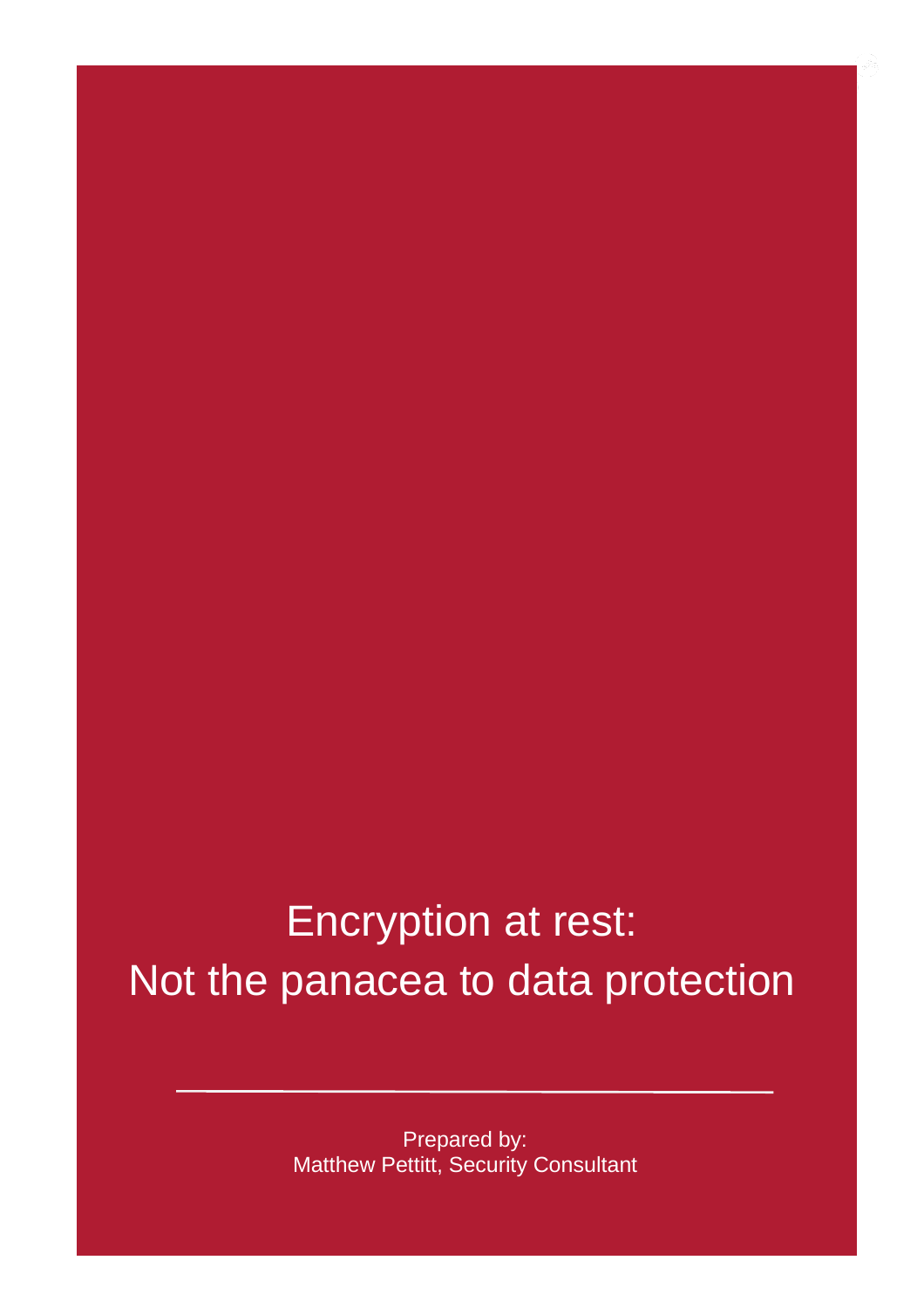## **Table of contents**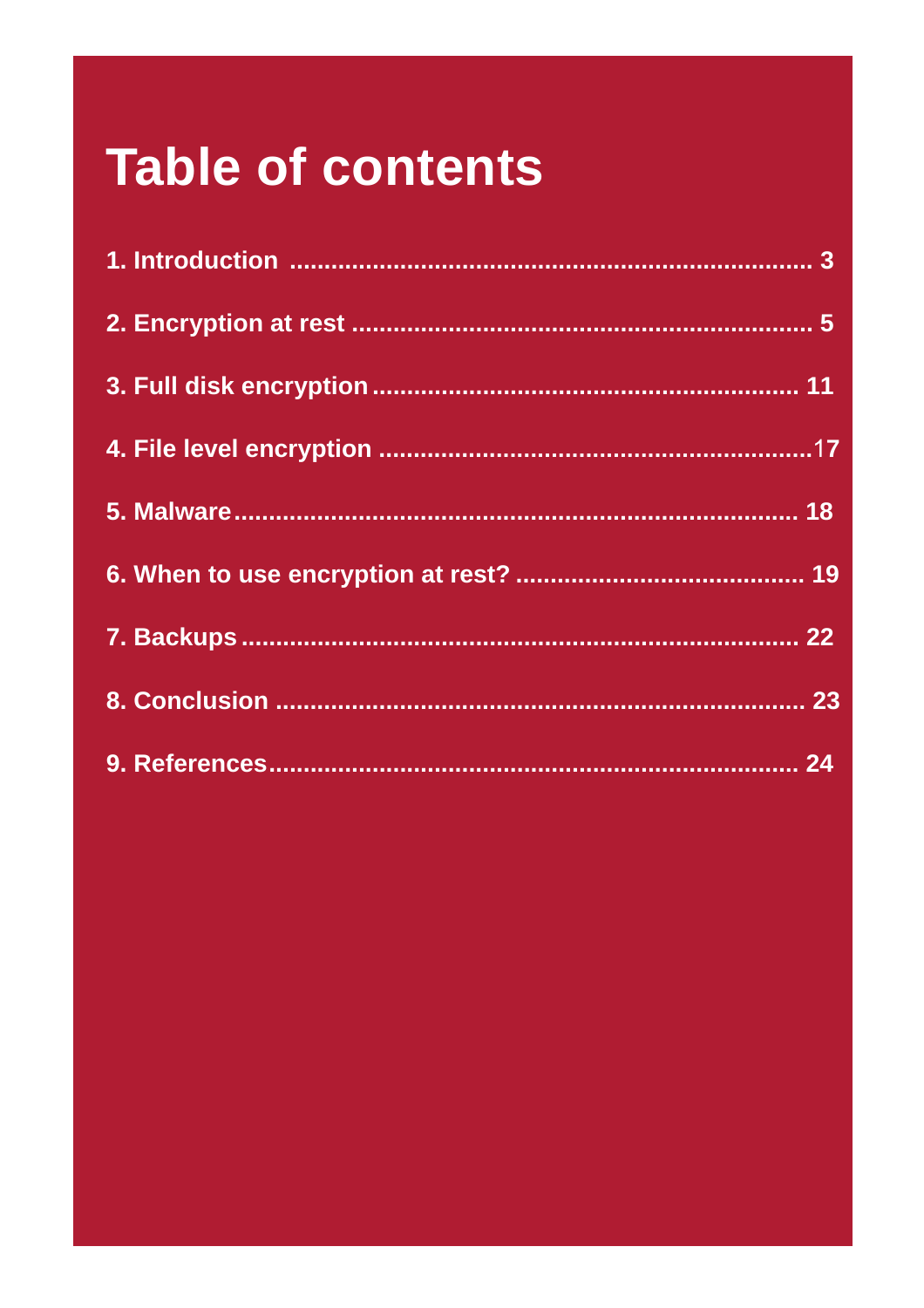## <span id="page-2-0"></span>**1. Introduction**

#### **Is encryption at rest really the answer?**

Encryption is a big deal. News reports often talk about ransomware, which encrypts data then holds it to ransom until a payment is made. Payment is usually in Bitcoins, a currency that uses encryption algorithms to make it difficult to trace the exact ownership of wallets.

As for devices that are stolen, there has been much debate about whether the data on them is encrypted. When encrypted devices are seized by law enforcement, the debate changes to whether it should be possible to decrypt the data in order to see if they contain important information, such as terrorist plots or photos of child abuse victims.

However, with encryption in place data still gets leaked or stolen. The Republican Party in America had a huge database of 198 million registered voters, including addresses, phone numbers and email addresses, as well as voting preferences and links to social media accounts, which was found on a publicly-accessible server in June 2017 [1]. Wonga, the payday loan company, found that 245,000 records, including bank account details were accessed in April 2017 [2]. TalkTalk became known as a prime target to attackers in 2015, after suffering multiple intrusions [3], and was fined £400,000 by the Information Commissioner's Office (ICO) in October 2016 [4].

It's not clear as to whether the data was encrypted for any of these incidents, or, if it was encrypted whether the data owners knew about the breaches. In the Republican Party's case, the data was found on an Amazon S3 storage account. Amazon is known to offer a number of methods for encrypting data in S3 buckets. While it is clear that client-side encryption was not used, it would be reasonable to assume that the data was encrypted on the underlying drive and transparently decrypted for use. In other words, it was encrypted at rest, but still got stolen.

The ICO's "Action we've taken" section on its website [4] reveals more incidents that have occurred in the UK where the ICO felt they could bring a good case against an organisation. In one case, credit card details were taken from a site selling construction materials and tools and the card details were stored properly by a third party. Following all applicable rules, the data was transmitted over encrypted channels and only a tokenised form of the card number was stored. No one was found to have gained access to the card processor's data, which was fully encrypted. However, the front-end of the shop was less secure and an attacker had managed to edit the webpage that collected the card numbers and modified it so that card details were transmitted to an attacker-controlled server as well as the card processor. This neatly bypassed the problem of reading encrypted data on the page that was encrypted in transit (used HTTPS) and on the connection between the client and the card processor that was also encrypted. Even the modified page could well have been encrypted at rest, however, since the attacker used the expected method of editing, it would have been decrypted automatically for them to edit.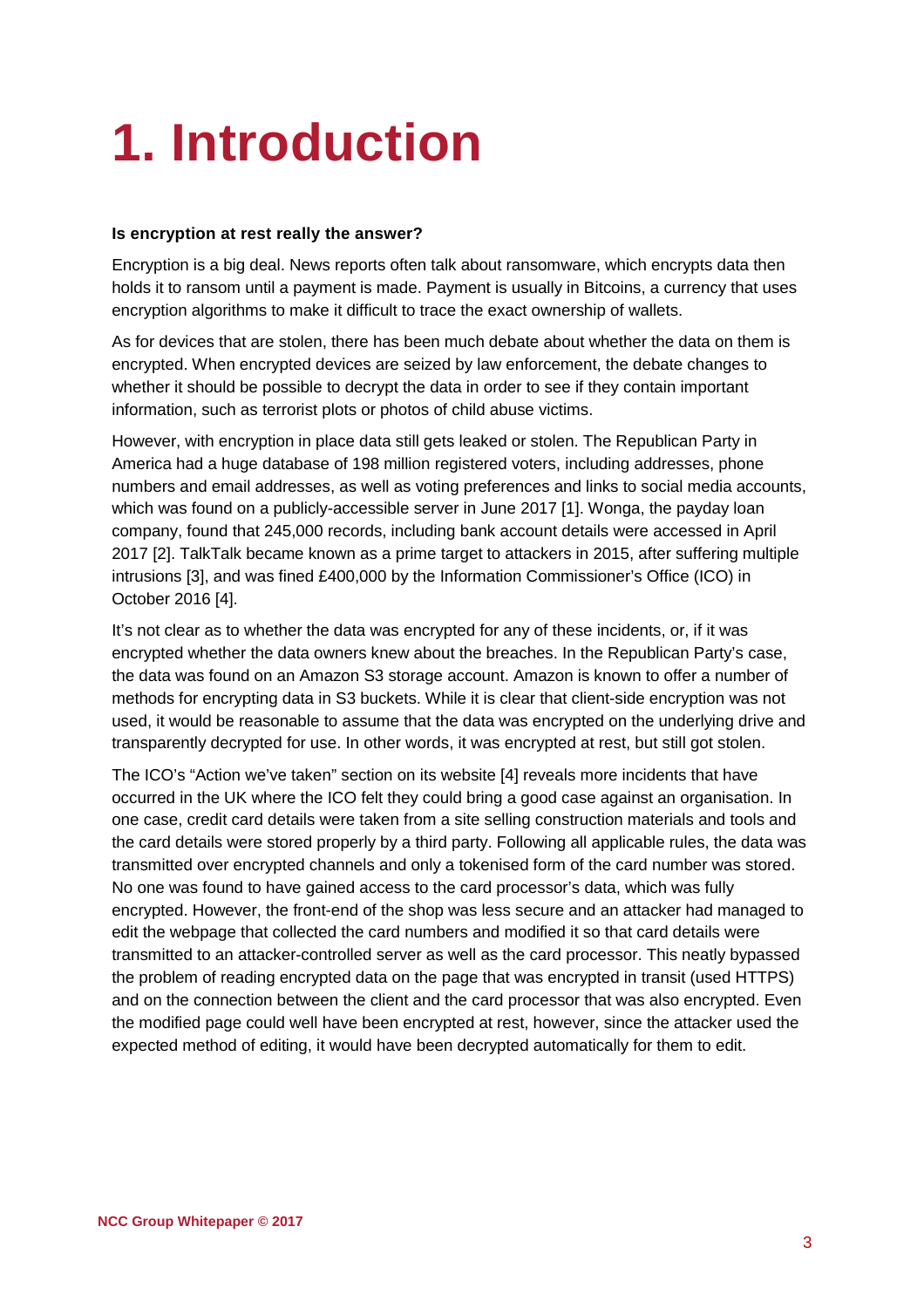There are also dozens of cases where staff with legitimate access to databases looked up records belonging to people where they had no need to do so. This was likely either in order to sell data to third parties, to use for the purposes of blackmail, or simply to find out details that the owner hadn't told them directly. In most cases, this data is encrypted and the users only access the data legitimately for work purposes. Users with legitimate access to data in the work place can include administration staff in clinics, recruiters in employment agencies and anyone with authorised access to a work CRM package. Encryption at rest doesn't help with these cases as it's not a factor in these kind of attacks.

However, if we look at smaller scale attacks it becomes clear that encryption isn't being used where it should really be. Greater Manchester Police were fined £150,000 in May 2017 when three DVDs containing footage of interviews with victims of violent or sexual crime went missing in the post [6]. The DVDs were not encrypted, so the footage might have been viewed by anyone who found the missing disks. While the number of people affected was a lot smaller than the number of people affected by bulk data theft, the level of impact could well be higher, a point considered by the ICO when setting the level of the fine that was applied.

Data loss associated with a lack of encryption is a common pattern for relatively small volumes of data, but with a much larger impact on the affected individuals. In many cases, where a device was stolen, it isn't clear as to whether the thief knew what data was on the system and that the theft was likely targeting the device, rather than the data. In the six months prior to writing this whitepaper, thefts of this kind included data on 945 students from a school in Niskayuna [7], an unknown number of records on a laptop used by a health centre in Waco and nearly 60,000 records (including bank details) stored on a NAS device by Royal Sun Alliance in the UK [8].

So, if encryption at rest doesn't help in the larger cases, and isn't being used in the smaller ones, what are the reasons to use it?

**Are there good reasons to use encryption at rest?**

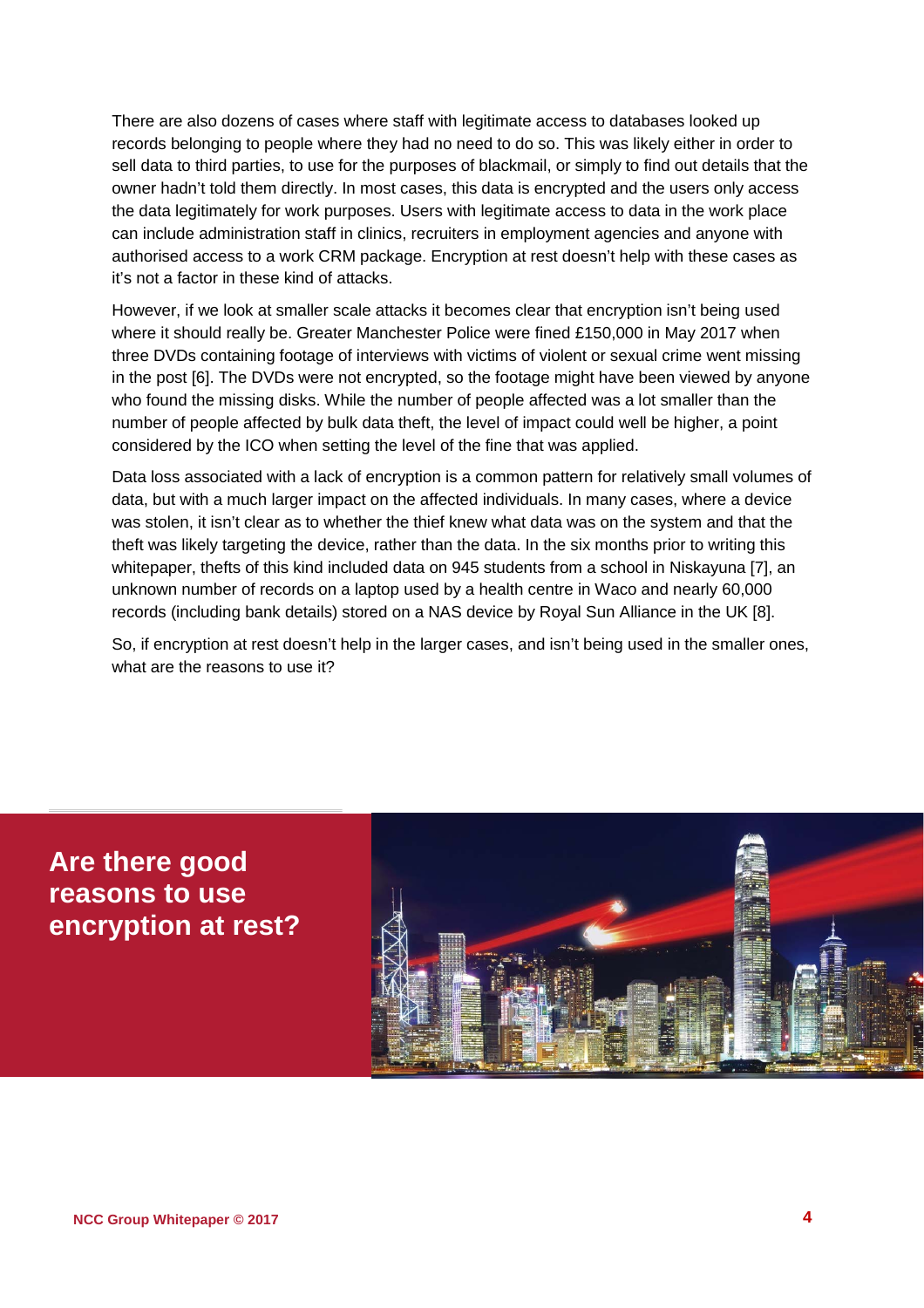## <span id="page-4-0"></span>**2. Encryption at rest**

#### **2.1 What counts as at rest?**

Amazingly, the definition of at rest data isn't agreed on by all interested parties. Some consider data to be at rest when a device is switched off, arguing that this makes the encryption of content on always-on servers pointless. Others say that data is at rest when stored on a persistent storage medium, such as an SSD or hard drive, arguing that even when the device is turned on decryption would require a higher level of access to the system in order to obtain decryption keys from memory. Objectors to this definition tend to cite the transparency of decryption as a flaw, this is because if an attacker gains access to the legitimate method to access data, it won't help. However, this definition tends to go in hand with mobile devices that encrypt data when locked. They are referred to as devices which perform encryption at rest, even if they are rarely turned off.

Similarly, is data stored on disk within a database at rest or is it in use? It depends on the type of attack that it is being guarded against. If an attacker is able to extract the database files themselves, they probably can't read the data, but if they can execute queries, using the decryption keys held in memory by the database management system (DBMS), they'll be able to read it just as legitimate users do.

#### **2.2 Active encryption or passive encryption?**

Methods of encryption can vary, often falling into two basic forms. Passive encryption is where the end user doesn't need to take any action for data to be stored in an encrypted form. Alternatively, active encryption is where the end user has to specifically encrypt the data before storage.

The most common form of passive encryption is Full Disk Encryption (FDE). This is where, after entering an initial password, all data written to a device is encrypted. When the device is turned off, the data is unreadable unless the password is supplied again. This is obviously useful for devices which are easily stolen, such as laptops and mobile phones, but can appear less helpful for devices which usually have high levels of physical security, such as servers in a data centre.

However, there are cases where servers have been stolen. In 2003, two burglars who claimed to be from the company employed by the Australian Custom's agency to perform server maintenance, were shown to the server room on the third floor of a building in Sydney Airport [9]. They were left unattended for several hours, before walking out past a security desk with two servers. In this case, the servers were used for email services and didn't appear to contain sensitive data. However, the fact that they were taken from a secure room within an airport building shows that even supposedly secure devices can be stolen.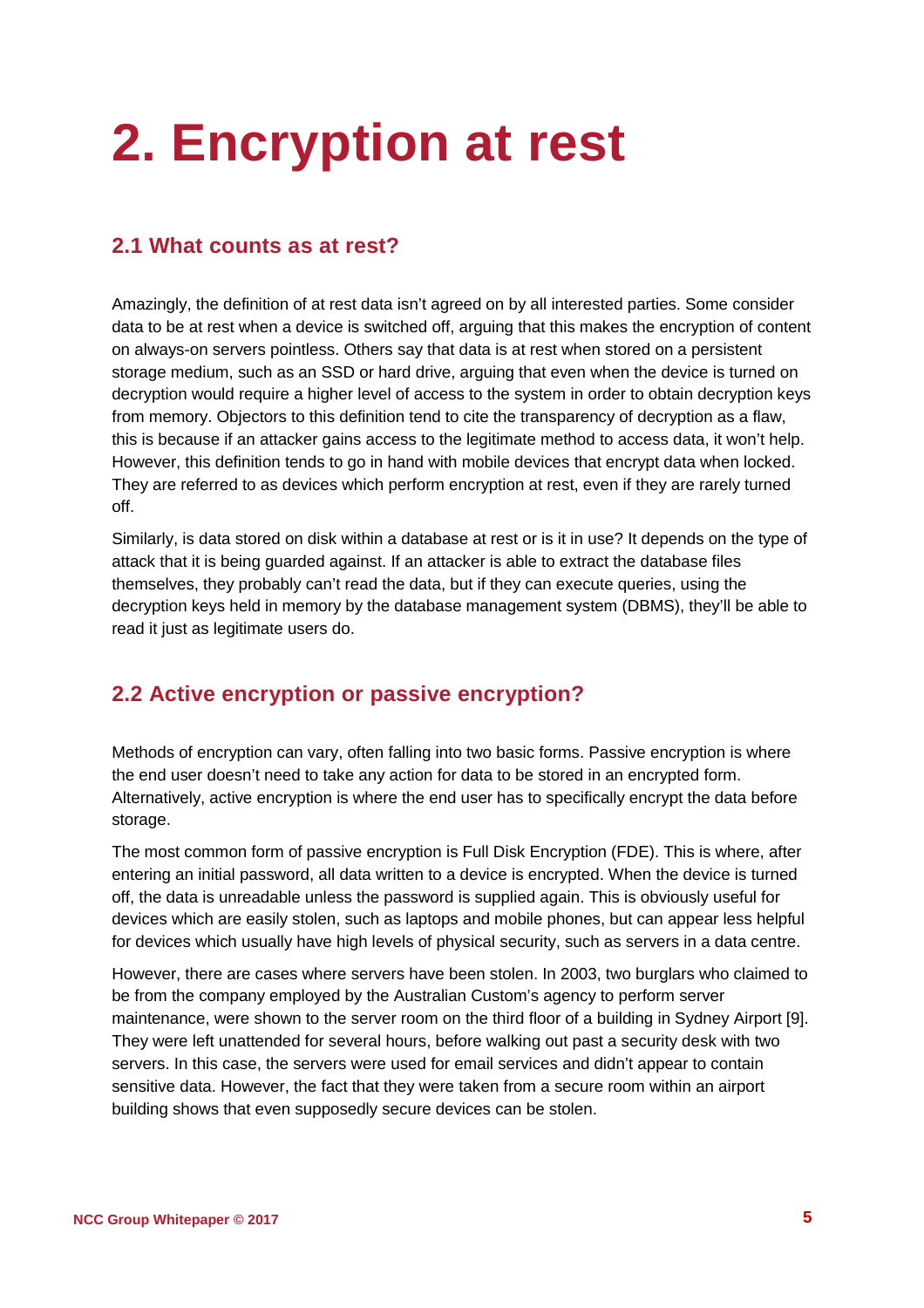Drives can also be reused, even when securely destroyed. An NHS trust was fined £200,000 in 2013 when hard drives from trust PCs were found to be for sale on eBay [10]. This was despite the PCs having been provided to a third party data destruction company that had provided the trust with destruction certificates. One of these drives was found to contain the records of 2000 children and 900 adults, which had been insecurely deleted but could be recovered with freely available undelete tools. Had the drives been using FDE, even a basic format would have made the recovery of data more difficult, if not impossible.

Cloud storage systems often implement storage encryption too. Amazon's S3, as used by the RNC data, offers server-side encryption, allowing a choice of key management options. Microsoft's Azure platform offers similar, with BitLocker or dm-crypt encryption using a key vault. In each case, the selling point is that the system encrypts your data when you send it and decrypts it when you read it again. You don't have to know that the stored data is encrypted, but can still have a peace of mind, confident in the knowledge that it is.

Except, that isn't actually the case. Reading further into the Amazon S3 documentation, there are lines such as "as long as you authenticate your request and you have access permissions, there is no difference in the way you access encrypted or unencrypted objects." In other words, anyone who reads the data through methods you have built, such as your web application or mobile app, can read anything you've stored in that bucket, whether that specific object is encrypted or not.

It's also possible to store data on S3 and similar platforms with active encryption. This can be done by specifically encrypting files before upload, for example, to ensure that the cloud provider never sees the clear data. However, this has the same attack method, in the case of a web application or similar being used to access data and automatically decrypt it, however, an attacker using the normal access method isn't affected by the encryption.

When data takes the form of distinct files, rather than database records, it's also possible for individual files to be encrypted before storage. Options for this include encrypted zip or document files, where a password has to be provided in order for the file contents to be viewed. However, details of the file such as size and modification times aren't concealed. Another option is the use of dedicated encryption tools like VeraCrypt, where it is possible to create hidden volumes which can themselves contain files, with no way to prove the existence of a specific file without the volume password.

When file level encryption is used, one aim is to ensure it is safe to transfer the file over potentially insecure transport methods without the risk of the data being exposed, even if an attacker is able to get hold of a copy of the encrypted files. The effectiveness of this depends mainly on the choice of password, assuming that the underlying encryption algorithm has been chosen carefully and implemented correctly. To give one example, had the GMP DVDs included zipped versions of the video interview files, with strong passwords provided by another method, their loss would have been inconsequential. This is because the chances of an attacker being able to guess a random 12 character complex password are small enough to be disregarded.

There is no reason why systems cannot use both passive and active encryption for particularly sensitive data. Combining FDE for all files on a laptop with password protected documents that are considered particularly sensitive, or making use of a password safe application that requires unlocking on a device which is already encrypted are examples of this. This has the benefit of preserving security in some unexpected circumstances, such as sudden illness while using an unlocked device or if a laptop is stolen while unlocked.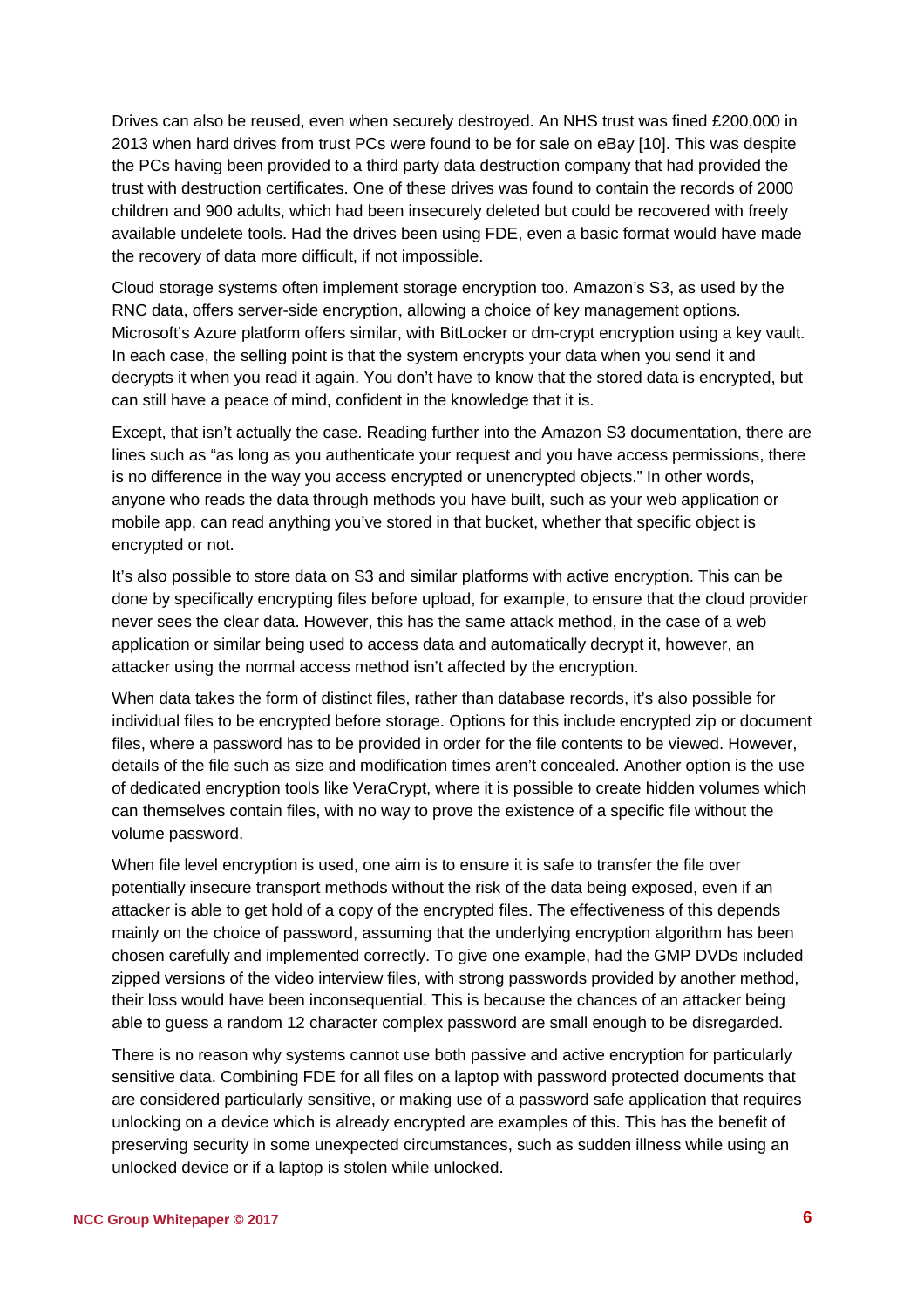#### **2.3 Database encryption?**

Sometimes, specific fields are encrypted within databases, where the data contained is considered particularly at risk. Care should be taken to ensure that the content of the data cannot be inferred from surrounding data and that the use of encryption is appropriate. For example, the Adobe breach in 2013 revealed that the password field in the data had been encrypted [11]. This was an unusual choice by Adobe, since it is rarely required for passwords to be decrypted. They are usually passed through a one way hashing function before storage, where the user input is also passed through the same hash function prior to comparison taking place to enable login functions.

The leaked data also included a plaintext "password hint" field which contained a user-provided string, intended to remind the user of the password they had chosen. In a lot of cases, users had applied hints of the form "password is <password>", thereby revealing the contents of the encrypted field. As bad as this was, the choices made led to further compromises as the encrypted passwords used a block cipher with a fixed key. This meant that if the same password was chosen by multiple users the encrypted value was the same for each of them. Therefore, even if users had chosen a more secure password hint, but someone else had used a weak one for the same password, it was possible to determine the password for the user with the stronger hint. The use of a block cipher also leaked the possible lengths of passwords: for one eight byte block of ciphertext, the input could be between one and seven characters long. For two eight byte blocks, the input could be between eight and 15 characters long, and it was even possible to find which encrypted passwords contained exactly eight characters, by looking for a specific value of the second eight byte block.

If both password field and the password hint had been encrypted, it would still have been possible to identify the password lengths and to spot multiple users with the same password (or with the same hint). However, finding the actual passwords would have required determining the encryption key. By encrypting with a *per record* key (perhaps derived from combining a fixed key and the user id value in a secure way) only the lengths would have been revealed. However, the most robust method would have been to avoid encryption completely and use a password hashing algorithm with built-in salt. This would mean that all output was of a fixed length, preventing an attacker from determining the lengths of passwords. In addition duplicate passwords would have different values stored, based on the generated salt values. The only feasible method of attacking these values would have been by trial and error, testing each possible password for each user. The breach would still have included other data, of course, but this would have been less useful in enabling secondary breaches, where a user utilised the same password on Adobe and other sites. This kind of attack is still active four years later.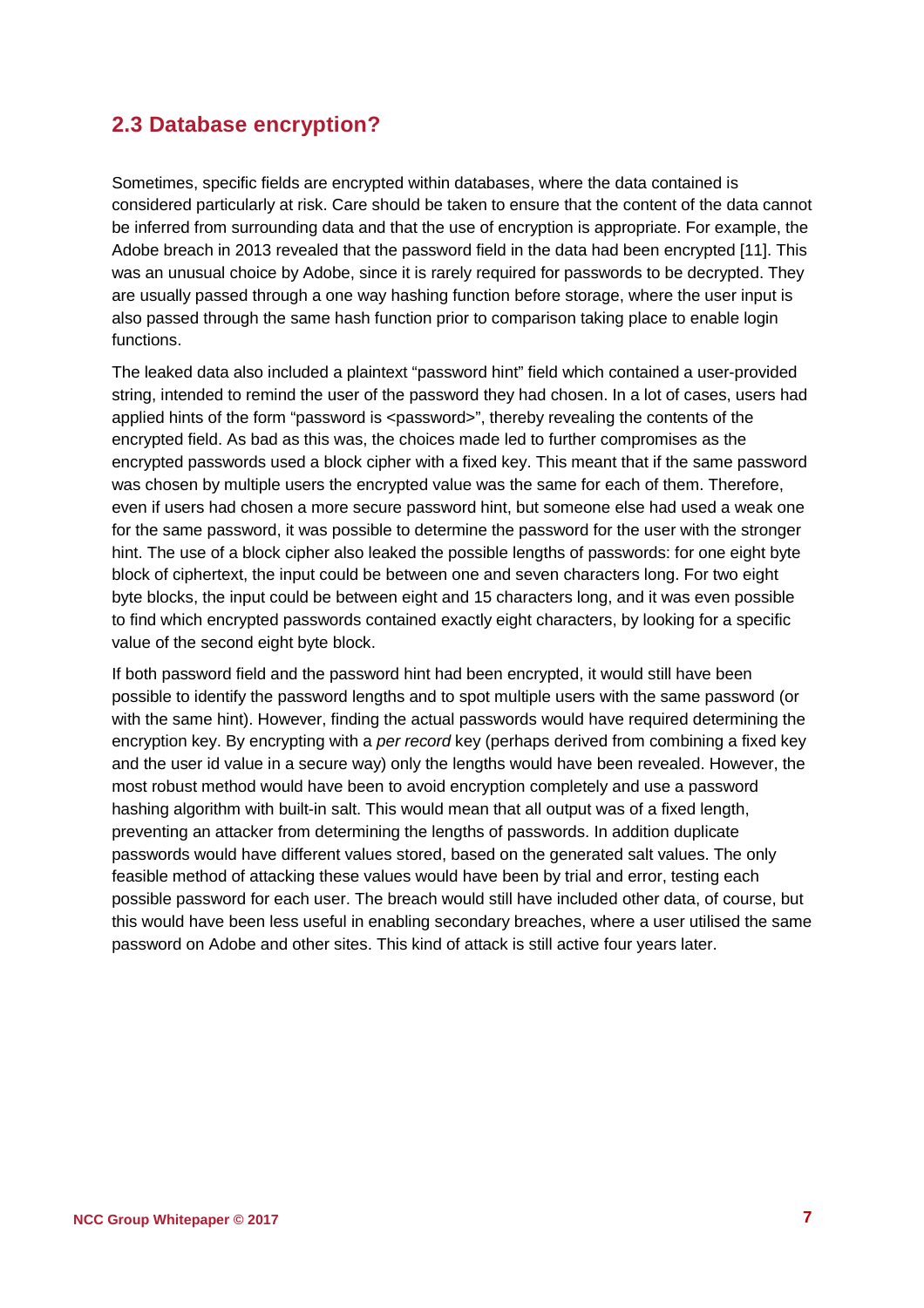#### **2.4 Key management**

In order to perform encryption, there are two important requirements. Firstly, a suitable algorithm must be chosen and implemented carefully. Secondly, there must be a suitable key for the encryption, which must be appropriately strong, and stored carefully. As Kerckhoffs's principle states, "a cryptosystem should be secure even if everything about the system, except the key, is public knowledge."

This is an area that Adobe appeared to have followed best practice with, as the key used to encrypt the passwords has never been released. This suggests that it was stored away from the data which was extracted. However, other breaches from other companies have shown that this practice is not universal.

Ashley Madison, an "affair seeker's" website, was breached in 2015 with 36 million records relating to accounts on the site dumped onto the Internet, along with other data found on the company's internal network, including emails and historical backup data [12]. Various investigations into the data, including some by the ICO, revealed that key management for encrypted data was not handled well. The VPN "shared secret" was stored on a shared Google Drive and therefore was accessible to anyone with access to an employee account. Also to anyone able to access a hard drive for a computer that had been configured to keep the contents of the shared drive offline, which appeared to be the company preferred setting. Passwords for internal systems and servers were emailed around the company, resulting in them being stored in plaintext in email archives. Encryption keys for sensitive data were stored in easily accessible locations on the network, meaning that the attackers were able to decrypt data which was thought to be protected by strong encryption.

In this instance, most of the encrypted data was embarrassing for the company, rather than causing direct problems for the site users (the unencrypted data, including email addresses and messages sent on the system, had more impact on the site users), meaning that this exposure was mostly side-lined in media coverage. It is possible for failures in key management to have more direct impact on end users.

One example of this is the 2017 breach of OneLogin [13], a company providing Single Sign-on (SSO) services to businesses wanting to use a range of cloud-based services like Office 365, G Suite and AWS. OneLogin used AWS to power their services, which in turn relies on the security of access keys. An attacker obtained a copy of the OneLogin AWS keys and used these to create a number of reconnaissance instances within the OneLogin cloud environment. This gathered an unknown amount of data from the system until IT staff were alerted to the unusual activity seven hours later. As the company relied on storing credentials in such a way that they could be decrypted without human interaction, they were unable to definitively state that the stored credentials could not have been accessed by the attacker. Especially as both the keys and the encrypted data were within the compromised environment.

There is also a risk of data loss if a key becomes unavailable. This can occur when a single password holder leaves the company or has an accident (sometimes known as the "bus factor"). This is defined as the number of people who would need to disappear to lose a specific piece of knowledge from a project or business, because of device failure or theft, or through simple forgetfulness.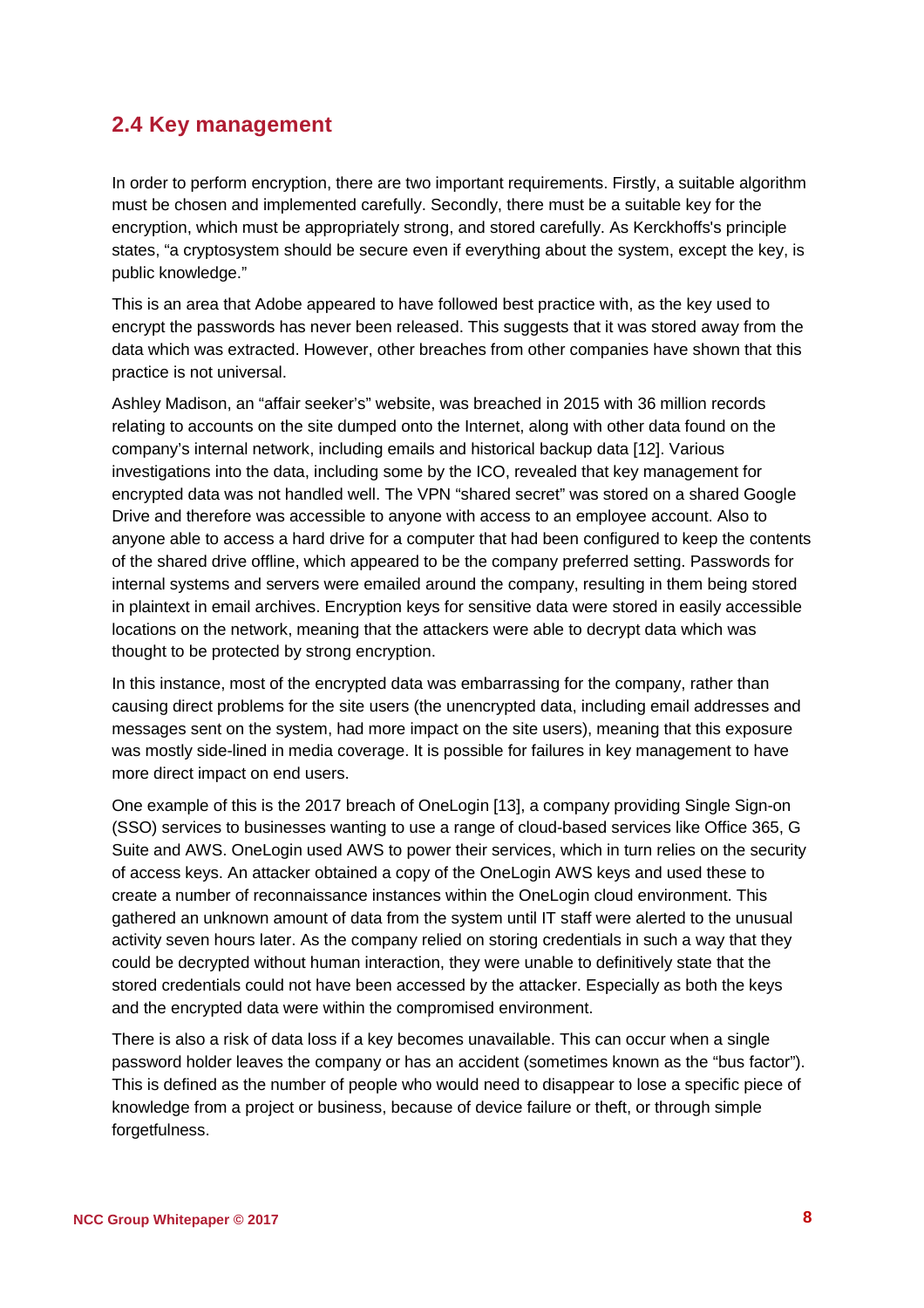Both the risks of compromised keys and forgotten keys can be addressed to some extent through a Key Management System (KMS). These aim to securely store cryptographic keys, ensuring that the use of them is audited, restricted to authorised people and, in some cases, only used for specific purposes. Examples of KMS include those provided by cloud platforms such as AWS, Azure as well as various on-site systems which interface with a Hardware Security Module HSM) to ensure that the encryption used for the keys themselves is very difficult to compromise.

#### **2.5 Access control**

It is important to note the difference between data which is encrypted and data to which access is restricted by operating system (OS) controls. There may be little visible difference to standard users, however, there is a significant difference when it comes to administrative users.

All commonly used OS allow some form of user account separation. It provides an area where files relating to a specific user can be stored away from both system files that are needed for the operation of the computer and files relating to other users. These areas are usually restricted by access controls which are enforced by the OS, meaning that the owner and administrative users on the system can access the contents. In Windows, this is controlled through the File and Folder Permissions dialog which allows either groups (such as "Administrators" or "Users") or specific user accounts to be given different privileges relating to each file or folder. A group can also be given permission to read files but not to save changes to them. In UNIX based OS, including Linux and OS X/macOS. There are two options for setting file permissions. These are POSIX permissions and Access Control Lists (ACLs). POSIX permissions allow for a file to be read, written to or executed by some combination of the file owner, the group assigned to the file and "others" – a catch all that covers all users who don't fall under the other two options. ACLs provide more detailed permissions and can, in some cases, simplify management of access to files.

The key detail from all of these systems is that administrators or root users can always override the settings. By default, the Administrators group in Windows has "full control" permission over all files and folders. As a result, any member can gain access to user files by providing the password to an administrator level account. The root user on a Linux system can ignore the permissions set on a file or folder and hence read or modify files at will. In both cases, they can also change the metadata for a file to hide this behaviour. Additionally, in most cases, an attacker's ability to use another OS to access the data will not be restricted by the permissions. This is because it is less of an issue for servers, but a real risk for personal computers where it may be possible to boot from an external drive, or where a disk has been attached to another device for data extraction.

However, where a file or area has been encrypted, only users who know the appropriate password can access the data within the file. An administrator can still delete or replace the file with another file with the same name, but can only access the encrypted contents. The difference here is that while the OS permissions modify only the metadata relating to the file (which is enforced by the OS itself) encryption replaces the contents of the file. In order to regain the original file, both the encrypted contents and the password or key are required, and an administrator would only be able to get the encrypted contents, assuming reasonable key management precautions are taken. The administrator in this case is in the same position as any other attacker; the only option is to try and brute force the encryption key.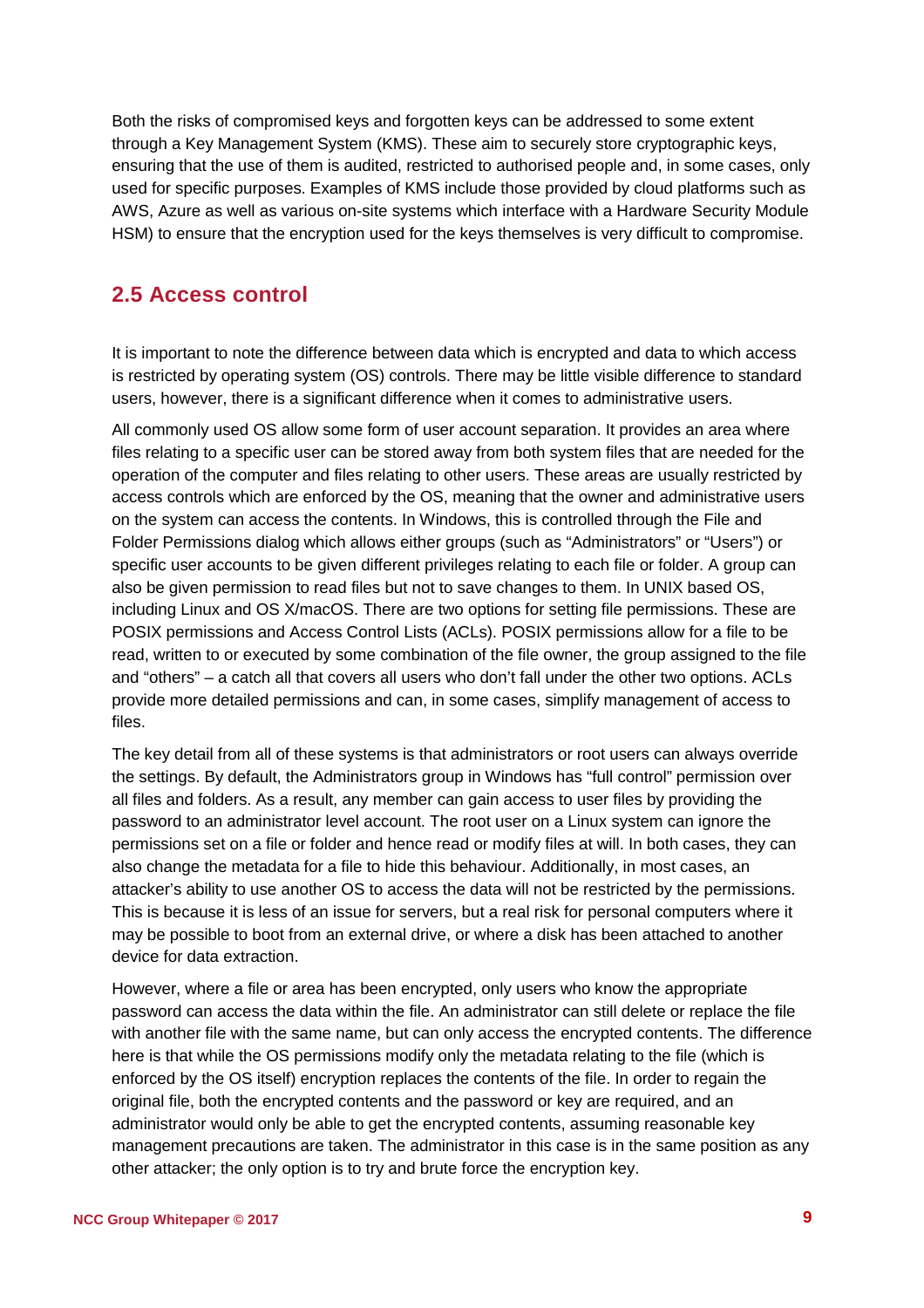An example of this difference was demonstrated in March 2017 where the ICO ruled against an unnamed barrister, following the exposure of six documents which contained details of clients involved in proceedings in the Court of Protection and the Family Court [14]. The barrister had used their home computer to work on the documents and saved them within a password protected user account. However, the barrister's domestic partner also had an account on the computer, with administrator level access, and was therefore able to access all files on the system. As part of the process of updating the computer's OS the partner took a full backup of the documents without looking at them, and uploaded them to an online backup location. Unfortunately, as the documents themselves were not encrypted, instead just stored within a password protected account on the computer, some of the documents were found and indexed by a search engine. The documents remained online and accessible for three months, until a solicitor working for a local authority notified the barrister of the data being on the visible online.

In this case, the ICO ruled that the barrister should have proactively encrypted the specific files, even if they had thought that the password protection on the user account would have provided the same effect in normal usage. Additionally, the barrister was aware of the partner's administrative account, and the Bar Council had previously provided guidance about the use of shared computers, warning of this specific risk. As a result, even the use of FDE was considered to be unsuitable. In this case, FDE would not have prevented the partner from being able to access the data as most common methods of implementing it allow anyone with the password to access any files on the drive and as the computer administrator, the partner would reasonably be expected to know the drive password.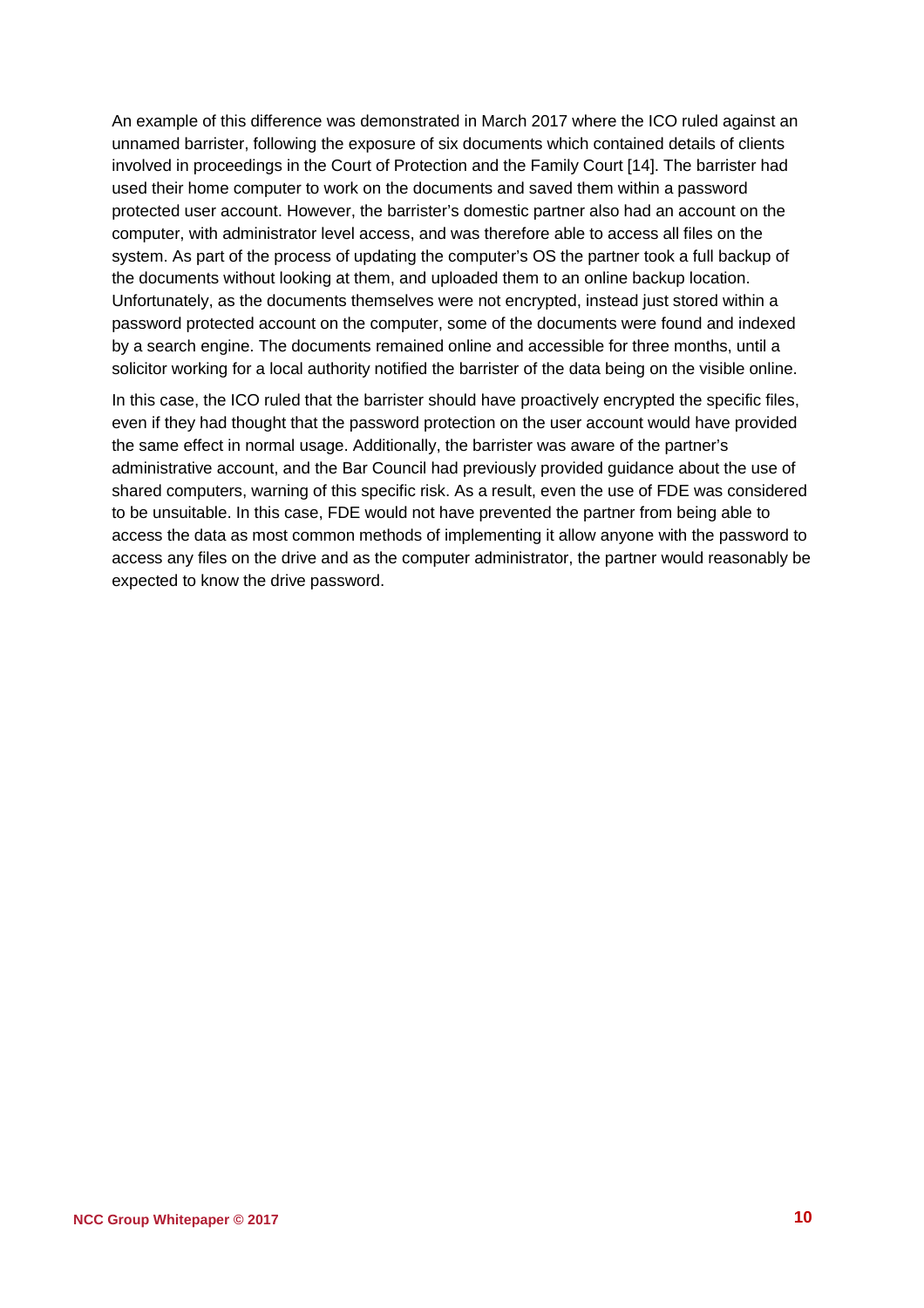## <span id="page-10-0"></span>**3. Full Disk Encryption**

When it comes to implementing FDE, there are options for all commonly used OS, on servers, personal computers and on mobile devices. There are also some important limitations which apply to FDE.

In a 2014 paper, NCC Group's Cryptographic Services team provided four requirements for disk encryption. These are speed, random access, atomicity and space efficiency [15]. Disk encryption should have minimal impact on reading from the disk. This is both in terms of allowing data to be read off the drive at the hardware supported speed and not requiring excessive processor power which affects other operations while disk reads or writes are happening. It must allow for disk sectors to be updated without impacting disk sectors. It would be unacceptable to require all subsequent sectors to be changed following a single character change at a file near the start of the drive or if there was a need to decrypt all previous sectors in order to read a file that is stored near the end of the drive. It must minimise the risks of data loss in the event of power loss. The encrypted data should also take up the same amount of space as the original plaintext data, otherwise the effective space available on the drive would be reduced. And, a user with a nearly full drive should still be able to enable FDE.

These requirements mean that the encryption methods are restricted. Any method which provides a checksum, for example, will result in data taking up more space when encrypted, which is unacceptable. This makes the use of any fully-authenticated encryption method impossible. This led to the development of XEX-based tweaked-codebook mode with ciphertext stealing (XTS). This is an encryption mode designed specifically for disk encryption and attempts to balance the above requirements. It is not perfect and there may be some cases where an attacker is able to change the contents of the encrypted disk. However, it is generally considered a reasonable solution for protecting against reading data.

In general, while data on a disk which has been in the possession of an attacker and then subsequently recovered can be reasonably assumed to have remained unread, there is no method to verify that the data encrypted solely with FDE has not been modified. This may seem counterintuitive but is a side effect of the unauthenticated nature of the encryption. Changing a single bit of the ciphertext results in the decryption produces a different result for the affected 16 byte block, when using XTS mode, just as changing a single bit of plaintext should result in a much larger change to the ciphertext. Due to an attacker not knowing the specific location of files on the disk it would be very unlikely for this to result in any specific output, although it could allow for the corruption of data. FDE is not an alternative to a robust backup strategy.

A more realistic attack vector from a returned encrypted drive would be replacing the contents with targeted malware or even modifying the hardware to act in a malicious way. Any device or drive which has been in possession of a potentially malicious party should be treated with care and never connected directly to production systems without first being inspected for tampering. If there is any doubt about the device, don't use it.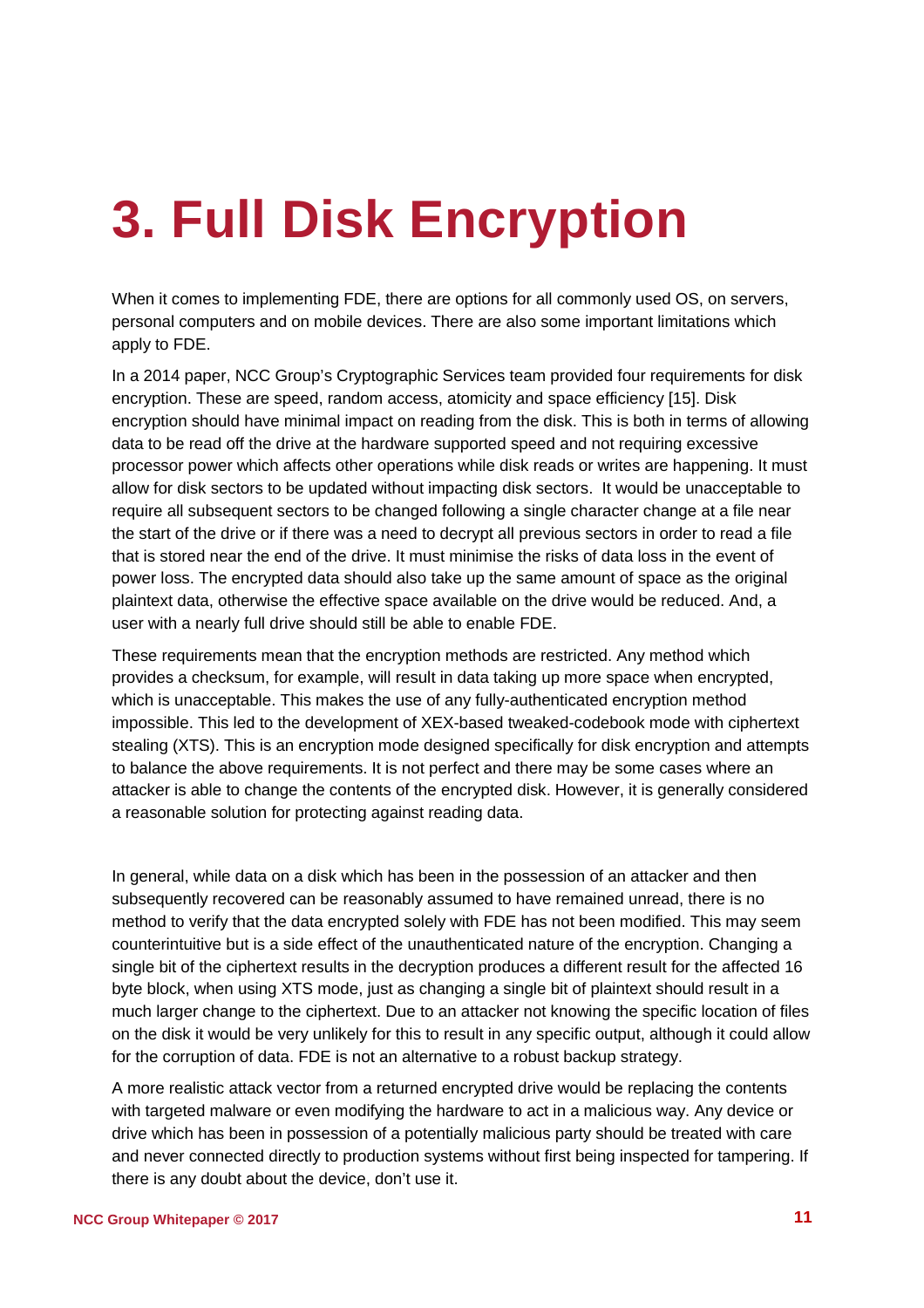#### **3.1 BitLocker**

Microsoft's BitLocker disk encryption software, built into Windows versions from Vista onwards, uses AES (in XTS mode for Windows 10 and in CBC mode for earlier versions). There is also a composite key built from some combination of data provided from a Trusted Platform Module (TPM) in a computer, a PIN or password entered by the user and a value stored on a removable device. The specific combination that is used can drastically change the security of the system given different threats:

- TPM only: Data encrypted using just a TPM is accessible should the whole device be taken, but protected in the event of just the hard drive in question being taken. The system doesn't require any interaction in order to boot. Therefore, it can be a suitable choice for servers, where drives can often be removed without opening the case and where unattended reboots may be required.
- TPM+PIN: Data can only be accessed on the original device and only when a PIN is provided on boot (or when the storage device is connected for removable drives). There are also options for allowing a domain joined computer to boot without a PIN when connected to the network, but to that require a PIN to be entered when disconnected, giving an improvement over the TPM only option for servers.
- Physical key: The device can only be booted or accessed when a specific USB device, containing a key file is plugged into the computer or when a cryptographic smart card is inserted into the device. This allows the use of BitLocker on computers without a TPM and can provide security when travelling through dangerous areas. This is done by sending the device and key separately, although extra effort would be needed for attackers to obtain both requirements and to decrypt the data. If the key is kept with the encrypted device or worse still, left plugged into the device, it doesn't offer any benefits over TPM only usage.
- TPM+key: Where a computer has a TPM, it is also possible to use both a value provided by that and a value from a physical key. This has the same benefits as the key alone but also requires that the original device not be tampered with, thus increasing the effort required for attackers. Again, this can be rendered useless if the physical key is stored with the device or left plugged into the device.
- TPM+PIN+key: Combining all of the methods means that an attacker would need the original device, a PIN known to the legitimate owner and a physical key device in order to access the data. As a result, this method of operation is generally unsuitable for any device requiring remote reboot but ideal for laptops containing potentially sensitive data.
- Recovery password: It is also possible to configure BitLocker to support a recovery password if the physical key is lost or if the system is legitimately modified in such a way that the TPM is reset by a detected change. Depending on the device, this can be something as simple as removing the battery. This is a 48 digit value which should be stored securely away from the device it corresponds to. The recovery password bypasses all of the protections above, so should be used infrequently, and, ideally, only in a secure physical location.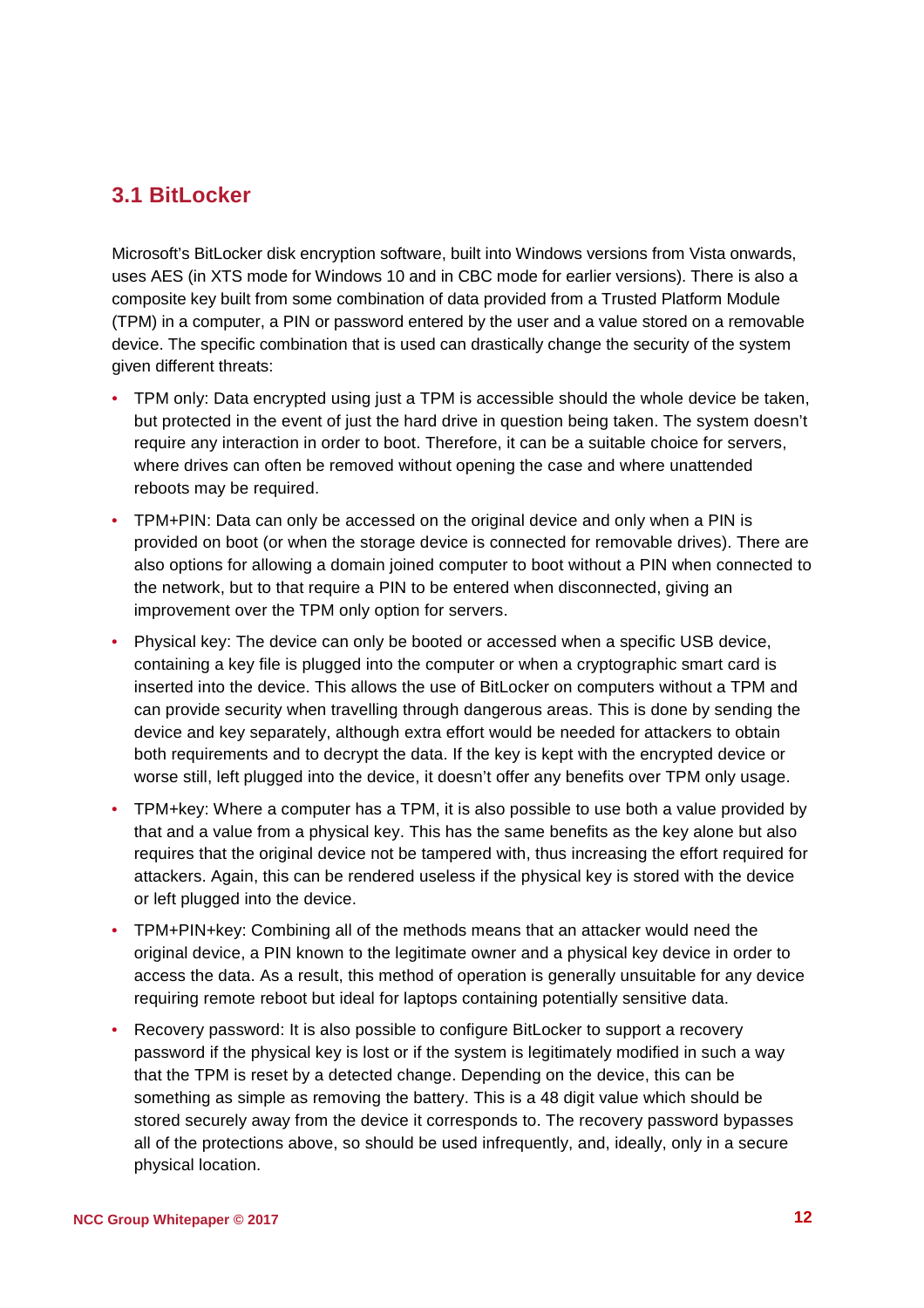In order to allow for the user controlled parts of the key (mainly the PIN) to be changed without requiring all of the data to be re-encrypted, BitLocker uses a surrogate key system. The majority of data on the drive is encrypted with a Full Volume Encryption Key (FVEK), which is generated using random data and has no direct relation to any of the key elements above. This key is itself encrypted by a Volume Master Key (VMK), with at least two encrypted versions of this being stored. One is normally encrypted with the derived key from the normal boot process requirements (the combination of TPM, PIN and physical key), and the other is encrypted with a key derived from the recovery password.

This means that changing the recovery password without changing the normal boot process is possible, and vice versa. It also allows for a very quick secure format, where only the encrypted version of the FVEK needs to be removed, as all data on the drive would then be unreadable. It also means that there are specific circumstances where changing a password or PIN which has been compromised may not prevent access to the data.

If a password has been compromised and the attacker was able to either copy the stored version of the VMK or obtain the decrypted FVEK from memory after booting the device, they would still be able to decrypt the data. This is even if the VMK has changed. They wouldn't be able to decrypt the new version of the VMK, however, they wouldn't need to as the rest of the data on the drive would still be encrypted using the existing FVEK. Windows has various protections in place to make this difficult, but it may still be possible for skilled attackers. The only way to prevent this is to re-encrypt the entire drive as disabling and re-enabling BitLocker isn't sufficient.

It is important to note that regardless of the type of key used, BitLocker does not prevent access to files when the computer is unlocked. Once Windows has booted, the files are transparently decrypted and re-encrypted when required, and can be copied to other devices or sent over a network connection. The received files won't be encrypted unless another layer of encryption has been applied, such as the files being wrapped in a password protected archive file.

#### **3.2 VeraCrypt**

An alternative to BitLocker is VeraCrypt, a maintained fork of the TrueCrypt drive encryption application. While BitLocker is Windows specific, VeraCrypt supports Windows, OS X and Linux for data volumes, although it can only provide full system drive encryption for Windows. It works in a slightly different way to BitLocker in that in addition to encrypting data, in some cases, it attempts to offer plausible deniability of the existence of encrypted data..

As a result, it does not store any details of the encryption method, the key generation method or the key size on the unencrypted part of the drive. In theory, a VeraCrypt volume is indistinguishable from random data, although in practice, having VeraCrypt installed on a device or available on an attached removable storage device strongly suggests that any large blocks of random data might be encrypted volumes. When opening an encrypted volume, the user provides a password and the software then attempts to decrypt a specific portion of the encrypted data.

In order to do this it has to try all supported key derivation functions (which expand the password provided into a fixed length value, suitable for use as a key), all supported encryption algorithms (it supports multiple algorithms, but always uses the XTS cipher mode) and all supported key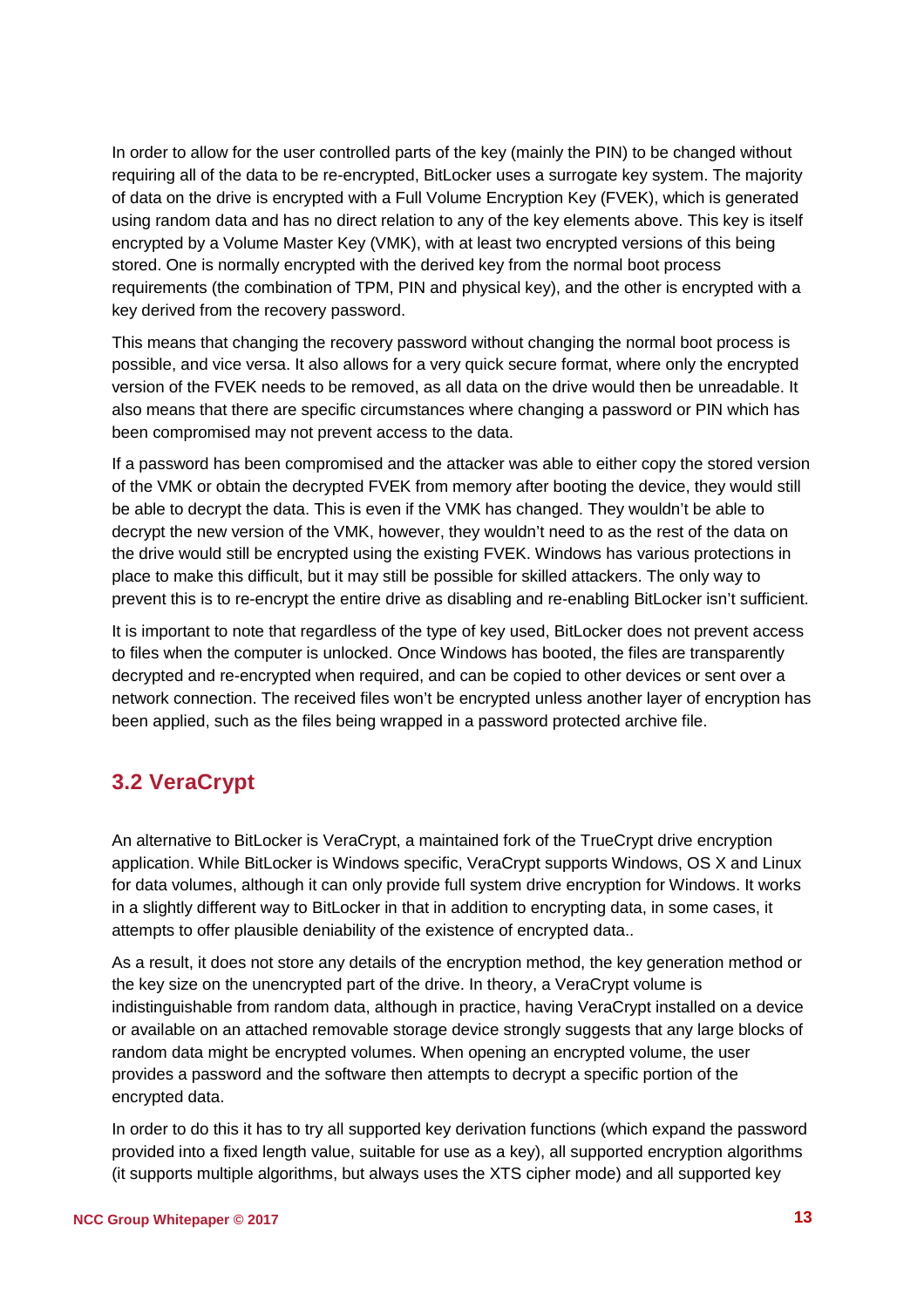sizes until it finds a combination which works. Or if it has tried all combinations without success. Specifically, it looks for a combination that results in decrypted data starting with the ASCII string "VERA" and where another section decrypts to a value with a checksum matching the value found at byte 8 of the decrypted data. The chances of these values matching and providing the wrong details are tiny, so if they are correct, the assumption is made that the decryption parameters used are correct. The rest of the decrypted data at this point includes a VMK and this is used to decrypt the rest of the volume, in the same way as a FVEK in BitLocker.

As with BitLocker, changing the user provided password simply changes the encryption on the volume key. Changing the volume key itself involves recreation of the volume from scratch.

VeraCrypt does not make use of a TPM if one is installed. The developers claim that they provide a false sense of security, especially since continued use of a device where the TPM has detected tampering is risky. In particular, using a BitLocker recovery password to regain access to a drive encrypted with a key derived from a TPM may result in an attacker being able to obtain the recovery password and subsequently, the contents of the encrypted drive. The logic here is that an attacker with physical access could implant a keystroke logger into the device, relying on the TPM being reset by the tampering and refusing to provide part of the key. A naïve user may then attempt to regain access to their data using the recovery password, which is collected by the keylogger, and then used by the attacker to decrypt a clone of the encrypted drive.

While this may be an extreme example, it is becoming more common for companies to warn against taking computers to potentially hostile regions as a result of this type of attack. For example, the University of Rhode Island advises staff to if possible, avoid traveling to China or the Russian Federation, and advises using a throw away temporary system if a computer is needed for work in those areas. Similar advice exists for travellers from other countries to the USA, UK and other nations which co-operate on security matters.

#### **3.3 dm-crypt**

For Linux-based systems, dm-crypt can be used to provide FDE. This is implemented as a generic block device encryption layer, meaning that it does not attempt to handle key management or key stretching. It simply makes use of a specified encryption algorithm, with a specified key, and encrypts and decrypts all data read from or written to the device. This is logically simple but does present some drawbacks as whatever key is provided is used, the only method to change the password is to re-encrypt the full volume. Users are also required to provide all the details of the encryption algorithm whenever the volume is unlocked, as these are not stored in any way. This also means that there is no method to detect when invalid parameters or an incorrect password have been provided. The software will simply provide whatever data is output from using the supplied parameters in order to decrypt. One benefit of this is that in the event of data corruption on the drive, only the directly affected sectors are impacted. dm-crypt supports any encryption algorithm which is implemented in the Linux Crypto API, although the use of hardware accelerated algorithms is recommended.

In order to improve the security and increase the usability, dm-crypt is often used in conjunction with Linux Unified Key Setup (LUKS), which adds a metadata header and a number of key-slots. The metadata header holds the specifications of the encryption algorithm used for the associated volume, while the key-slots hold an encrypted version of the device encryption key. Each key-slot contains a copy of the device encryption key which is encrypted with a slot specific password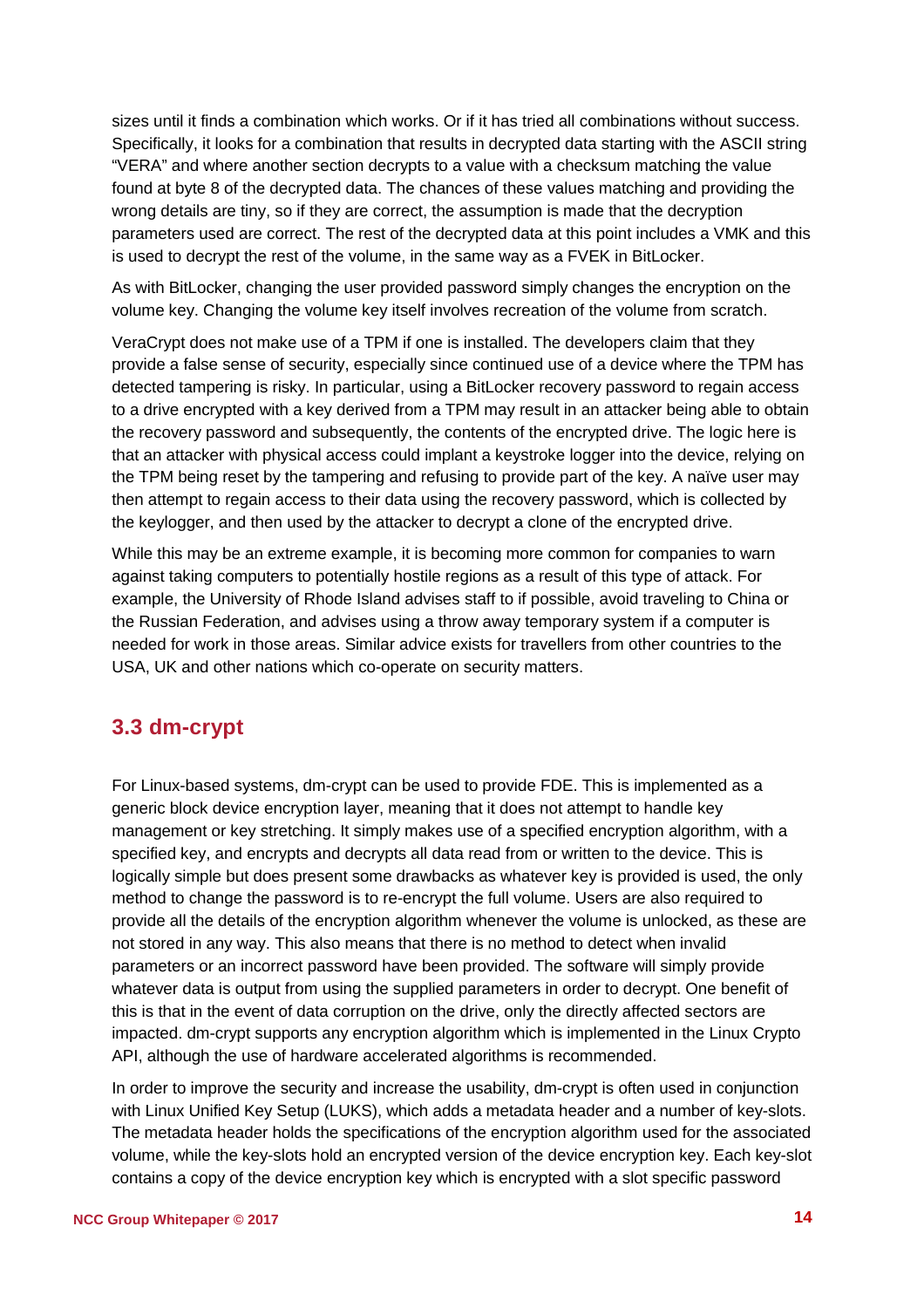and salt. The device encryption key is equivalent to the FVEK in BitLocker, and LUKS supports the simultaneous use of up to eight distinct passwords, any one of which can be used to unlock the volume. This can allow for FDE without a shared password, although the password provided to decrypt the volume does not need to be the same as the user account password.

The use of a header makes the existence of encrypted data more obvious, but means that it is possible to verify the supplied password. A checksum for the device encryption key is also stored in the header. Due to the use of key stretching, it is also reasonable to use a shorter passphrase when using LUKS with dm-crypt than would be considered safe for plain dm-crypt. This is even when taking into account the ability to verify the passphrase. The header is also a potential weak point for the system. If it is damaged, the volume may become unreadable, as there is no method to regenerate the salt values it holds. Storing a backup of the header data can help to guard against this.

#### **3.4 FileVault**

Apple has an equivalent to BitLocker in FileVault, which was introduced in OS X 10.3, in 2003, but substantially redesigned and improved with the release of OS X 10.7 in 2011. Like BitLocker, this uses AES in XTS mode. As with BitLocker and VeraCrypt, the bulk of the drive is encrypted with a key which is itself encrypted with a key derived from the user password. Unlike BitLocker and VeraCrypt, but similarly to LUKS, FileVault encrypts the disk key with each system user's password. This potentially reveals the existence of user accounts to an attacker and leaves the encryption security as equivalent to the weakest user password. Where the other applications allow encryption of the system drive, this requires a password before the majority of the OS has loaded, and user accounts, which may themselves implement encryption, are accessed with a second password.

FileVault also does not support the use of TPMs, although this appears to be more from hardware limitations than any other reason. Apple laptops have not included a TPM since 2006, although the latest models, at time of writing, now include a Secure Enclave Processor (SEP), which offers some of the same functions, along with some other abilities which a TPM does not offer. Since the same kind of setup is used on iPhones, it seems reasonable to extrapolate that Apple may introduce a similar encryption method to their computers at some point.

#### **3.5 iOS encryption**

Apple also introduced the SEP to their phone lines in 2013 and enabled FDE using a user supplied password or PIN in iOS 8. This works by mixing the user supplied key with a hardware key, in the SEP. The hardware key is never exposed outside the SEP, meaning that any attempts to crack the encryption either needs to take place on the device or attempts to guess both the user password and the hardware key. Since the hardware key is a 256-bit device specific secret, which Apple claim never to store and to be unable to access, the chances of this being guessed are remote. The output from the mixing is then used to encrypt the data stored on the device.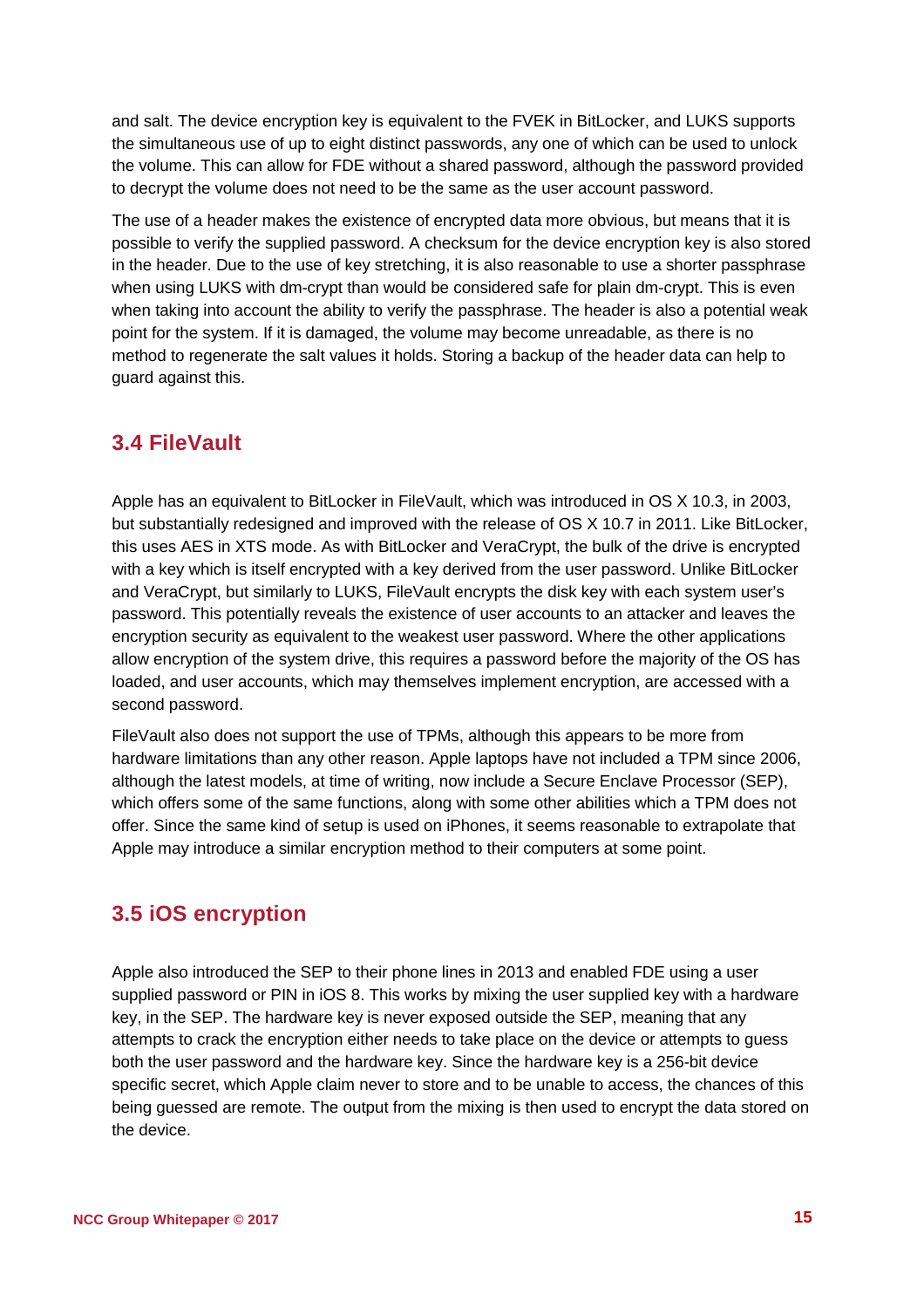This is a FDE scheme, meaning that once the password is provided, any application running on the device potentially has access to any of the data stored – the access is controlled through application sandboxing, rather than by an inability to read clear data.

#### **3.6 Android encryption**

Google offer support for FDE, based on dm-crypt, on Android devices running Android 5.0 upwards. They also provide a more granular file-based encryption system, starting with Android 7.0, to overcome some of the shortcomings of full device encryption in a mobile device. This allows for the device to have a file storage area which can be accessed while the device is fully locked from the user's point of view (the Device Encrypted or DE area), and then a separate area which can only be accessed by the active user, once they have provided a password (the Credential Encrypted or CE area).

Examples for using this include storing a limited address book in the DE area. This means that incoming calls can still display caller details, even before the phone has been unlocked after being turned off. This separation of encryption also means that data for each user can be encrypted with a distinct key, reducing the risk of one user being able to compromise data belonging to another.

#### **3.7 Chromebooks**

While Chromebooks are designed to take advantage of always-on connections to the cloud, minimising the amount of data stored locally, they also implement per-user encryption using eCryptfs for all locally stored data. This combines data from the device's TPM, part of the user's Google account password, and salt stored on the unencrypted part of the drive, meaning that each user's data is unreadable without their password, even to device administrators. This is technically file-system encryption, rather than FDE.

The main drawback of this is that the data is unrecoverable, in the event that the password is lost. Google considers this to be an acceptable compromise as Chromebooks are designed to hold mostly transient data, with the master copies and longer term storage handled by the cloud services (G Suite, formerly Google Apps, for enterprise use, and the individual Google Docs and Google Drive applications for individuals).

It should be noted that while this encryption requires the user password to decrypt data, it is not the same as Apple's FileVault. In FileVault, any of the user passwords are sufficient to provide access to the contents of the drive, with the OS providing access controls preventing users from viewing each other's files. In a Chromebook, only the specific user's password will decrypt their area, with other user's areas remaining encrypted. Only data for the currently active user as well as system files required by all users, is accessible.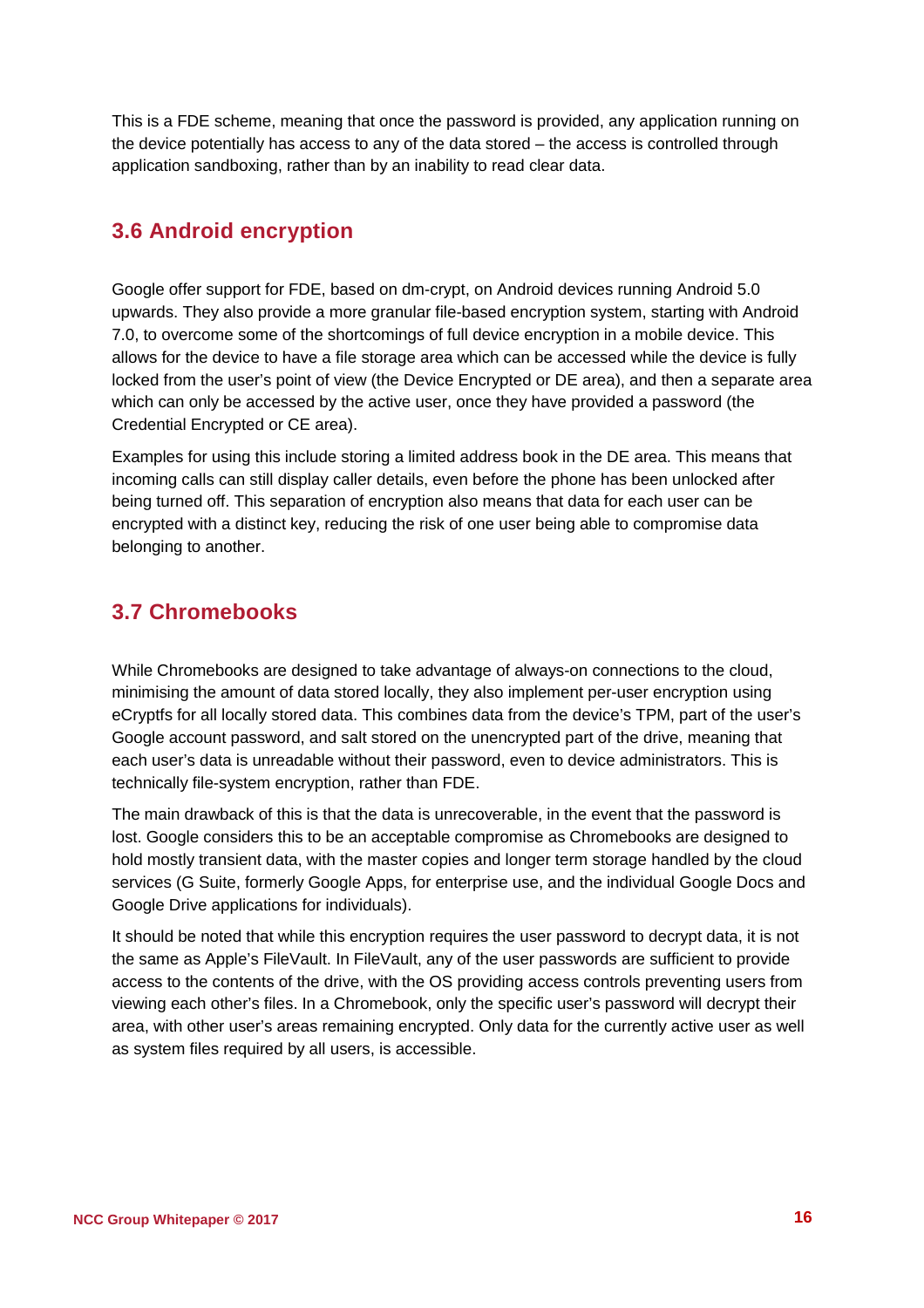## **4. File level encryption**

In some cases, there is a requirement for specific files to be encrypted on a system, even when FDE has been used. This can be as an extra precaution against access while the device is turned on, to prevent access to specific file contents by rogue administrators, or simply because the data is considered sufficiently sensitive to require extra protection.

Some software directly supports encryption such as, Microsoft Office, and uses AES and a key derived from the provided password. In other cases, it is necessary to wrap a file in an encryption envelope, such as a ZIP file, where most modern tools support the use of AES encryption. Where an envelope approach is used, care should be taken that the contained file is not left accessible when in use. Some applications will make a copy of files which they have open in temporary or cache directories, however, this can provide an unintentional method for attackers to obtain their contents.

There is also a hybrid option in file-system encryption whereby encryption is provided by the underlying file system. This can either use keys provided by the user, or that are derived by the operating system from some user specific data, such as their account password. Microsoft's Encrypting File System (EFS, built into NTFS) is one example of this, which allows users to encrypt files or folders using their Windows user account. This is transparent to the user, following the initial encryption, as long as they are signed into their own account. However, any other users of the system are not able to open the files unless given permission by the original owner (they will just be shown an "access is denied" message) and even administrators are not able to override this. Microsoft do provide a method to enable data recovery and this can be configured prior to files being encrypted. It also works similarly to the recovery password for BitLocker, but even this is unable to read files encrypted without the prior configuration steps. One Linux equivalent to this is eCryptfs, as used by Chromebooks, but the ext4 file system also supports a similar transparent encryption method on a per directory basis.

One key difference between file level encryption and file system level encryption is whether the encryption is preserved when a file is copied to another device. A file which has been encrypted at file level remains encrypted when copied or moved to another device, since the encryption is a property of the file itself. A file which has been encrypted with file system encryption, while encrypted on the original device, is copied as read by the user – and when read by a user with the appropriate password, it is treated as an unencrypted file. When read by a user without the password, the OS or file system may refuse to allow a copy, or the encrypted bytes may be copied, depending on the specific configuration. Therefore, file system encryption is not suitable when a file needs to be transferable while remaining encrypted but it does address the risk of other users being able to view file contents present in FDE.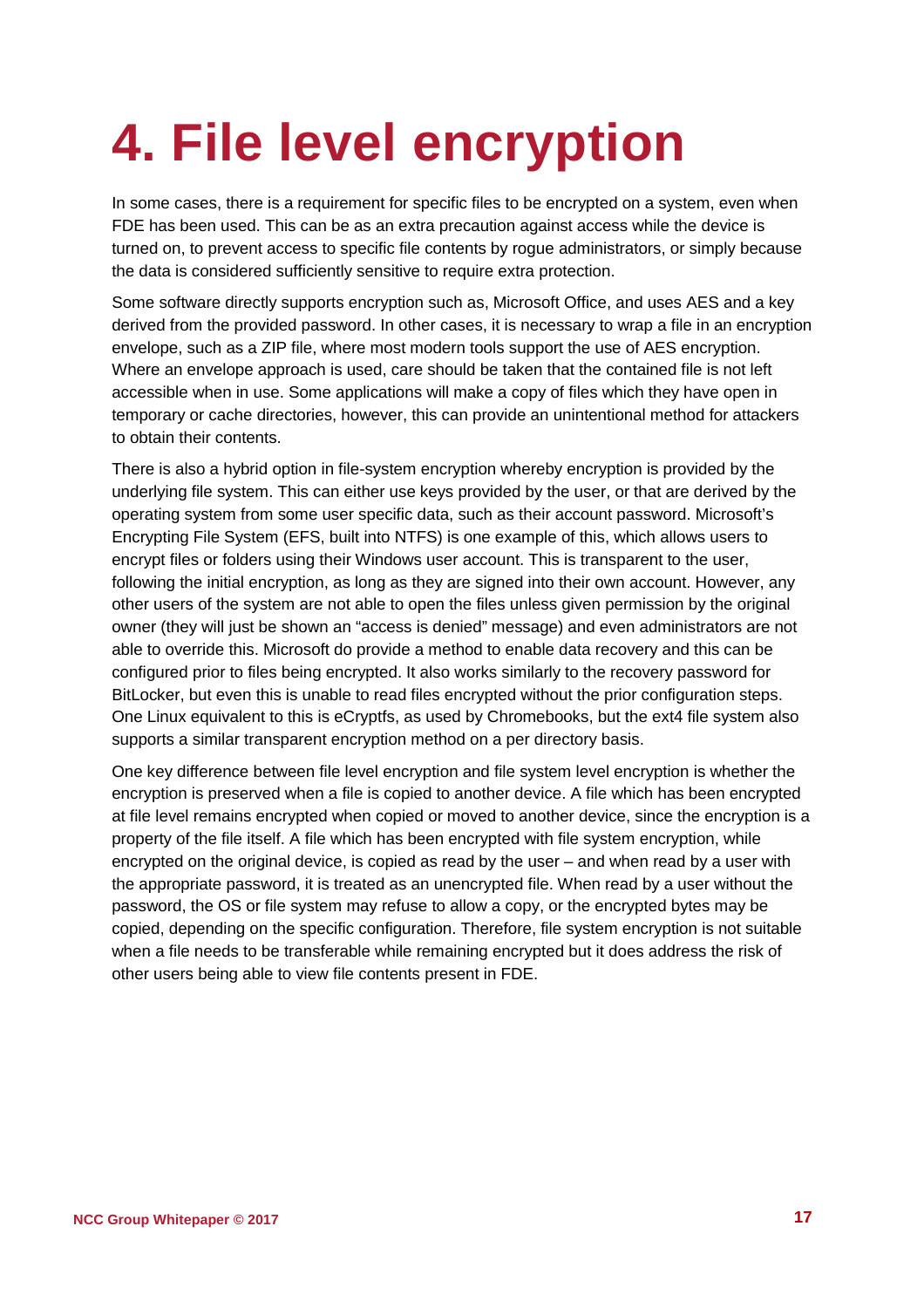## <span id="page-17-0"></span>**5. Malware**

Media coverage of cyber crime commonly mentions ransomware, where malicious software encrypts files and demands payment to decrypt them. Probably the most well-known example of this in recent years is WannaCry, which hit systems worldwide in May 2017 [16]. There are also many others, dating back as far as 1989.

Ransomware tends to use file level encryption, instead of a password which the user knows, and a key protected by asymmetric encryption tends to be used. When the user pays the ransomware operators, they are, in theory, given the decryption key.

One fairly common misconception is that ransomware cannot affect encrypted files. However, this is not true and just as it is possible to use both FDE and per file encryption to protect a single file, it is possible for a single file to be encrypted multiple times. Some ransomware variants do only affected specific file types, which may have helped this rumour spread. Newer ransomware variants tend to just encrypt all files found in the user directories and since they typically run as either user or system accounts, the files which they encrypt are transparently stored. They are stored using any lower level encryption that is in place, such as FDE or file system encryption.

In theory, it would be possible for a full disk or file system level ransomware application to be written. This would be even more damaging than the existing file level versions, since the system could be rendered completely unusable, rather than just preventing access to files. As with existing variants though, the only reliable protection against such an attack would be regular backups.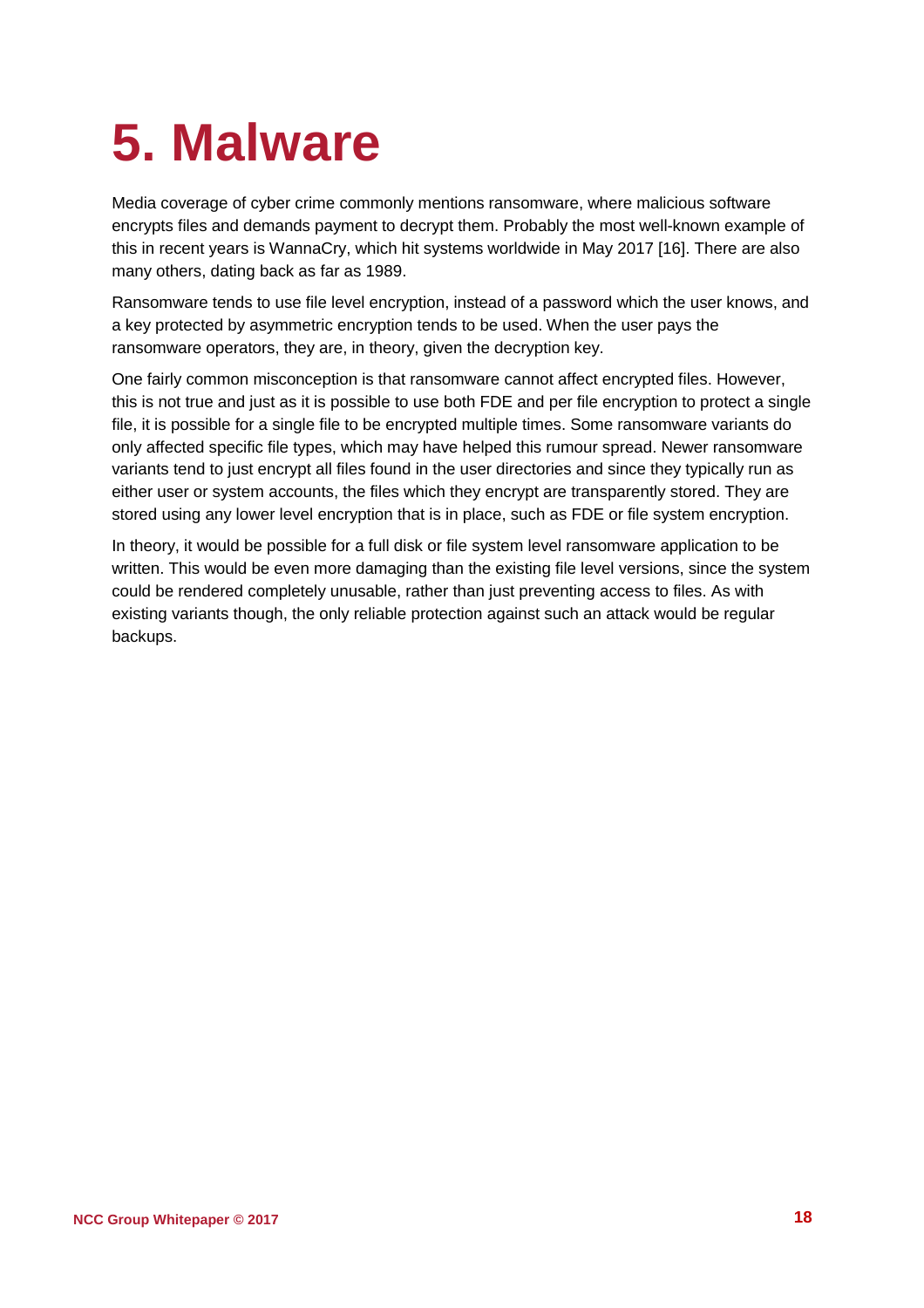# <span id="page-18-0"></span>**6. When to use encryption at rest?**

One common comparison which is often made when looking at whether to use encryption for data at rest, is that of insurance. When buying insurance, it is to help deal with an unwanted occurrence, such as a car crash, illness or an accident on the premises for example. It is, therefore, intended to be a cost without benefits as it is rare people want the insured occurrence to happen. However, if the unwanted does happen having insurance means that the impact is reduced. Similarly, if devices are never stolen or lost, or files are never exposed to the outside world, the costs of encryption at rest (which comes in the form of performance losses and a requirement to provide passwords to see data) may be considered to be without benefits. The moment a device is lost though, the use of suitable encryption can be the difference between a minor inconvenience, in the loss of a device, and a major incident, in the loss of sensitive data.

The UK ICO takes the use of encryption into account when deciding whether to impose fines and when deciding on the level of fine to impose. In particular, the seventh data protection principle in the Data Protection Act states "appropriate technical and organisational measures shall be taken against unauthorised or unlawful processing of personal data and against accidental loss or destruction of, or damage to, personal data". A similar requirement is also present in the General Data Protection Regulation (GDPR). Being able to demonstrate that data was suitably encrypted can therefore improve an organisations compliance with regulations.

Clearly a one size fits all solution is not possible when it comes to encryption at rest. However, it is still possible to provide some general guidance.

- Devices used by one individual: Full disk/device encryption is likely to be suitable to protect data in the event of the device being lost or stolen. File level encryption should be used for data being transferred off the device.
- Devices used by multiple individuals: FDE will protect data if the device is lost or stolen, but all users of the device will be able to access files, given sufficient access privileges. In particular, users with administrative level access will be able to see the contents of files even when stored within password protected user areas. Therefore, file level encryption or encrypted volumes with passwords known only to the intended users, or file system level encryption linked to user accounts, should be used. Even in this case, the possibility of the files or volumes being subjected to a brute force attack should be accounted for with the use of suitably strong passwords.
- Servers in physically secure locations: The main risks to data on networked servers tends to come from remote attackers. Therefore, FDE is unlikely to provide benefits during the normal usage of the server, but could make the safe destruction of data at the end of device life simpler. Sensitive data which needs to be accessible in clear form (for example within a database to allow searching) may be difficult to encrypt without impacting functionality or performance to an unacceptable level. Technical controls other than encryption are likely to be more suitable with careful consideration given to account segregation, access controls and general system security being the primary preventative aspects, and proactive monitoring enabling reactive responses to attacks.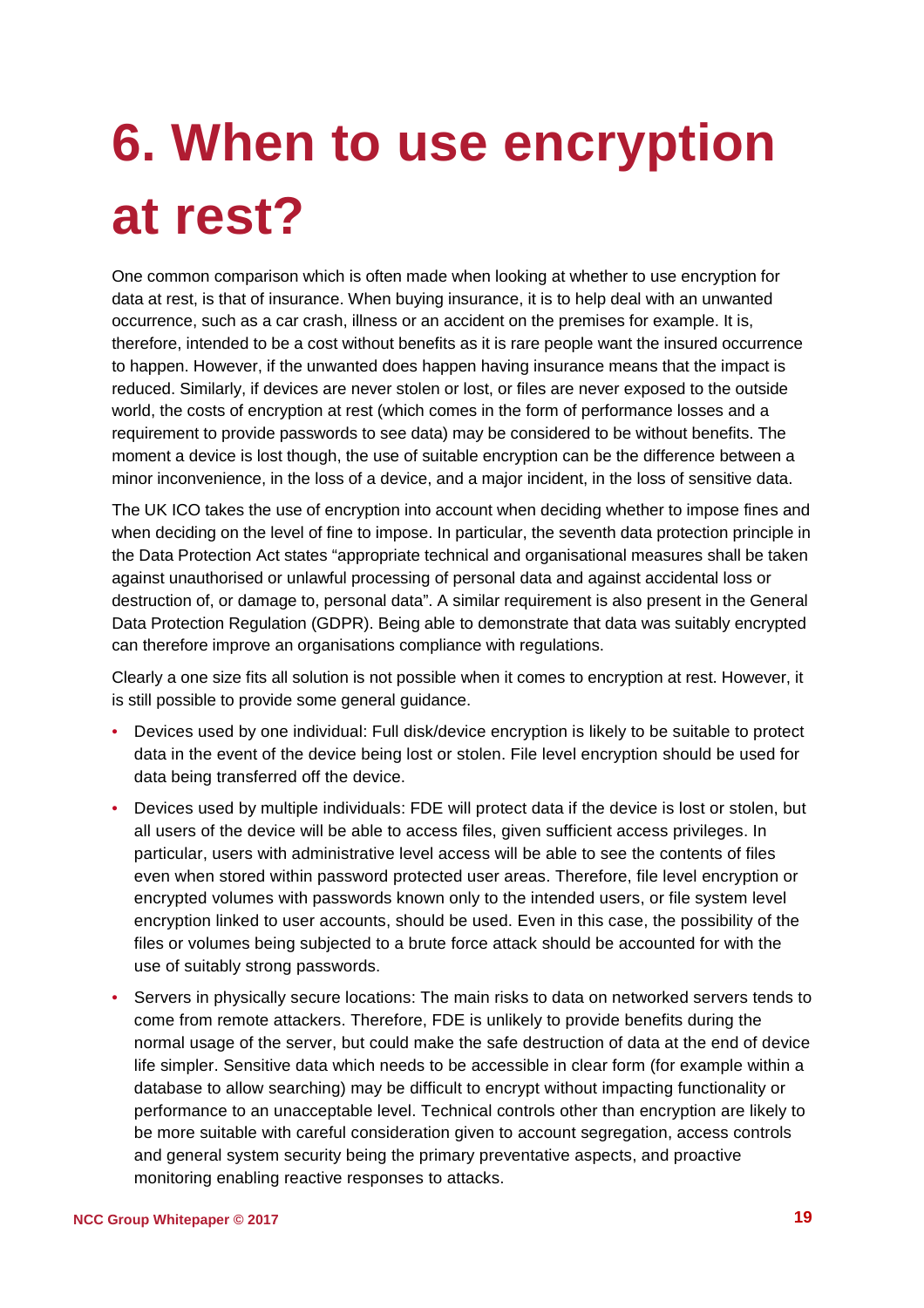- High performance devices: There are some circumstances where the overhead required to encrypt data may cause problems, such as in real-time systems. These systems may be in physically secure environments (for example power station control systems), limiting the risks of data loss or it may be that the main risks for these systems are not related to the loss of data. Instead the main risk may be the introduction of unexpected data. Options in these examples include running with a clear operating data set, encryption of data which is not currently being used (possibly on a separate system) and implementation of other controls, such as enforced air gaps.
- Sensitive files to be stored on third party servers: Even if the servers implement encryption, it is generally sensible to encrypt files before uploading them. This is unless it is acceptable for the server administrators to have access to the data contained in the files. In this instance it is equivalent to the "devices used by multiple individuals" requirements, but with the additional difficulty of knowing whether the server implements encryption at another level. From the point of view of a user, there may be no way to determine whether FDE per user encryption, or per file encryption is being used, even if there is a requirement to provide a password for each accessed file.
- Databases: Encrypting the entire database is roughly equivalent to applying FDE; it protects against offline attacks, but does not affect attackers that are able to gain equivalent access to the legitimate users. Column level encryption, where specific data within each record is encrypted using a column specific key, can allow for more fine grained control of data. Standard users can still search and privileged users with access to the decryption keys can read the encrypted data. An attacker able to gain standard user level access may be able to extract the encrypted data, but only in encrypted form, limiting the impact. Application level encryption, where only encrypted data is written to the database, is also possible, although this tends to somewhat limit the use of the database functions. In particular, it is generally not possible to search the encrypted data using the database search functions. This means that searching must instead be implemented on the application level, and performed after reading data from the database. This usually has a significant performance impact.
- Passwords and PINs: When passwords are used to provide access to a service or application (and so are provided by end users) there are very few circumstances where encryption is the right solution. Instead, use a cryptographically strong password hashing algorithm, such as PBKDF2, bcrypt or Argon2 (with a per-record salt) and compare the hashed version of the password supplied by the user to the hash stored when the password was created. Where there is a requirement to be able to obtain the original password, such as in a password vault application, or when interfaces to legacy applications only allow password based authentication, encryption may be the only option. In these cases, assuming a reasonable choice of algorithm, the secrecy of the key becomes even more important than is normally the case and the compromise of the key can result in the compromise of other systems or passwords.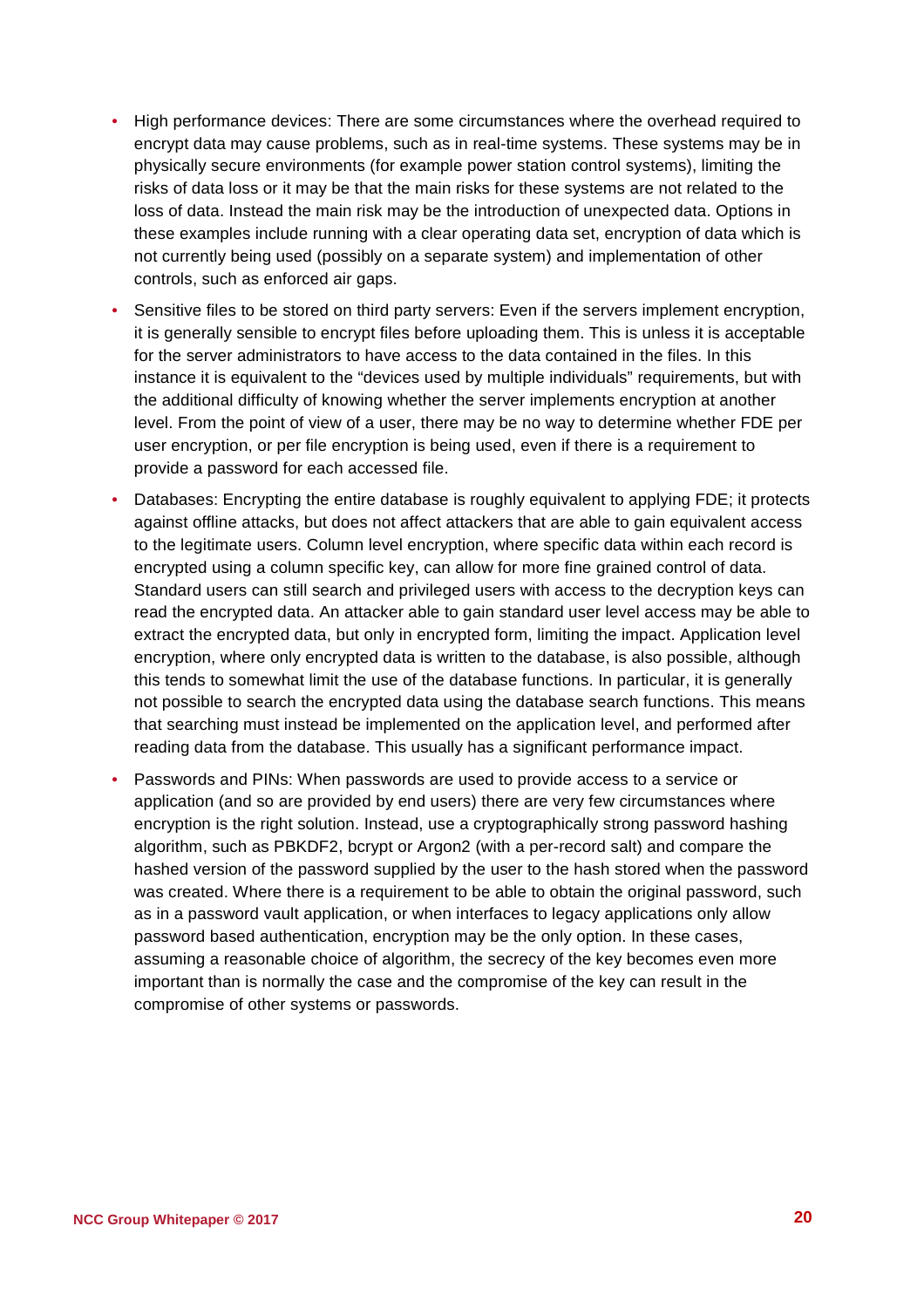In all cases, minimising the amount of sensitive data being stored on any system is a good initial position, especially with data protection laws such as GDPR stating that personal data should be "limited to what is necessary for the purposes for which they are processed". The same sentiment can be applied to other data through relatively simple precautions, such as deleting commercially sensitive documents from laptops once the requirement for them has passed. Where there is a need to preserve data generated on portable devices, moving it to more secure storage environments, such as a physically secured server, making use of strong encryption can be a good option.

It is also important to regularly review how data is stored in order to ensure that the methods used are still fit for purpose. This is particularly the case for archived material which remains sensitive, where in some cases it may be appropriate to re-encrypt data with a different algorithm, and securely delete the existing copies. For example, the Data Encryption Standard (DES) was approved as a standard in 1977 and remained approved until 2005. This is even though research in 1999 showed that it was possible to break a DES key in less than 24 hours. As a result, it is likely that some documents which were originally stored through having been encrypted with DES were still sensitive when the Advanced Encryption Standard (AES) became the approved algorithm, hence they needed to be re-encrypted to remain secure. It is important to note that re-encryption in this way does not help should the encrypted data have already been compromised. Holders of the previous version can still attack it, so this generally only applies where there is a significant level of confidence that the original encrypted data remained secure.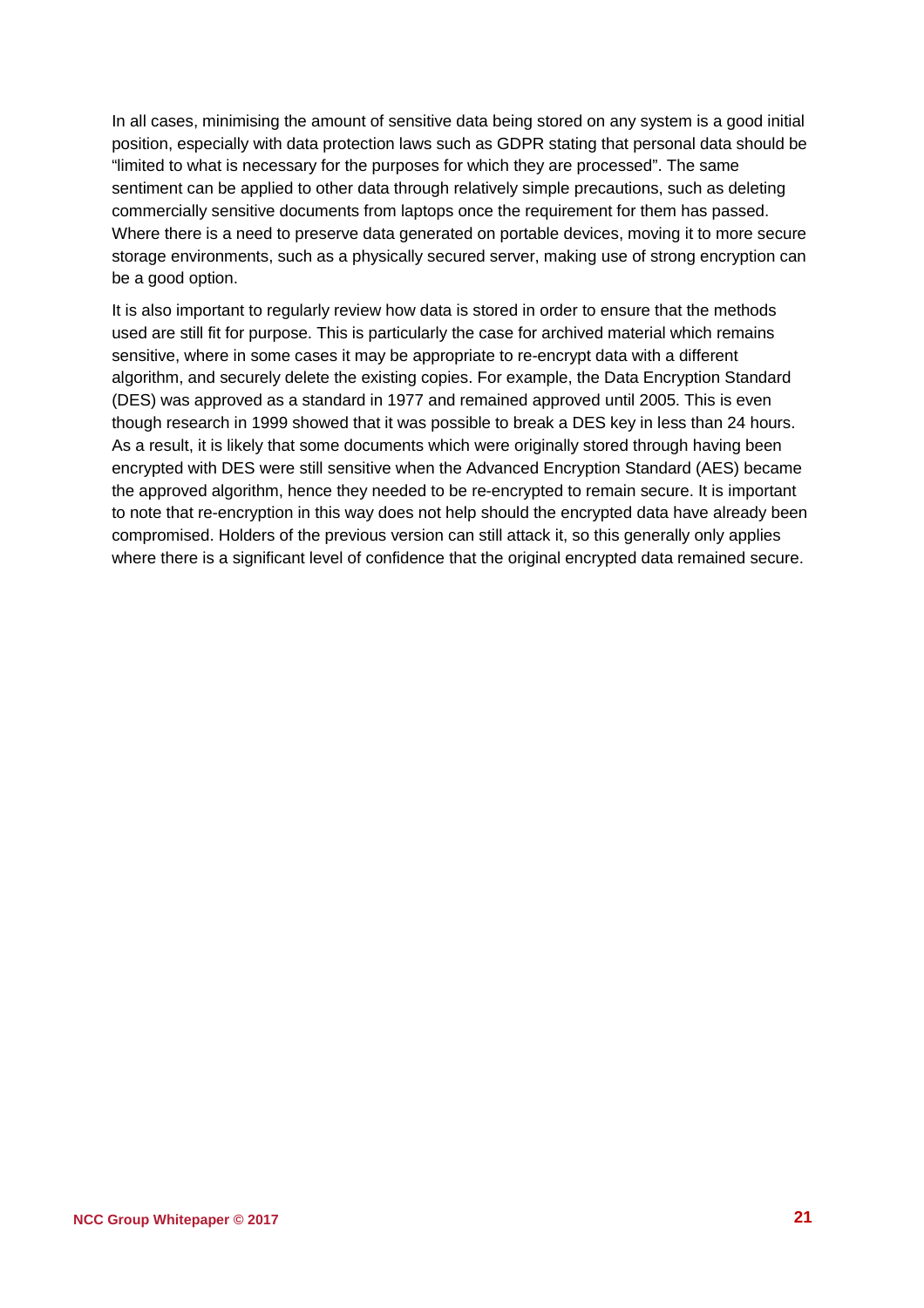## <span id="page-21-0"></span>**7. Backups**

When using encryption, the question of how to perform backups can be difficult. Should the drives or tapes used for backups be encrypted themselves? Should files on the backup devices be encrypted? What about online backups? This is complicated further when the need to store decryption keys or recovery passwords arises.

As with choosing a method of encryption, there is no one size fits all approach, instead it depends on the risks which are deemed acceptable or unacceptable to the business or individual. If a business would be unable to function in the event that data was lost, using unencrypted backups which are stored in a physically secured location may be acceptable. In this case, the loss of encryption keys or passwords would mean that the data would remain accessible. However, the loss of a backup device would expose the data. Alternatively, applying extra layers of encryption to backups can mean that even in the event of a backup device being stolen by someone with legitimate access to the data, they would not be able to make use of the stolen device.

Whatever method is chosen should be documented and tested. The failure of a backup can be catastrophic to a company, even when an older backup can be found. If both current and historic backup data is unavailable, due to destruction of keys, the only option would be to rebuild the data from scratch – even data recovery companies would be unable to help in most cases.

The use of physical copies of recovery keys should not be ignored as the day-to-day passwords can be changed when using FDE and without affecting the recovery keys. The recovery passwords can be very long, mitigating the risk from brute force attacks, and only used very infrequently, balancing the inconvenience of a long password with the need to use it.

It is also important to remember that data copied from an encrypted device to another encrypted device may be transferred in plaintext, which may be a potential weak point. Care should be taken to ensure that appropriate encryption is used for data in transit, such as using SFTP rather than FTP to transfer files over a network.

As with the original data, the encryption method used for backups should be reviewed on a regular basis and there should be a clearly defined process for secure destruction of backups once no longer required, whether encryption was used or not.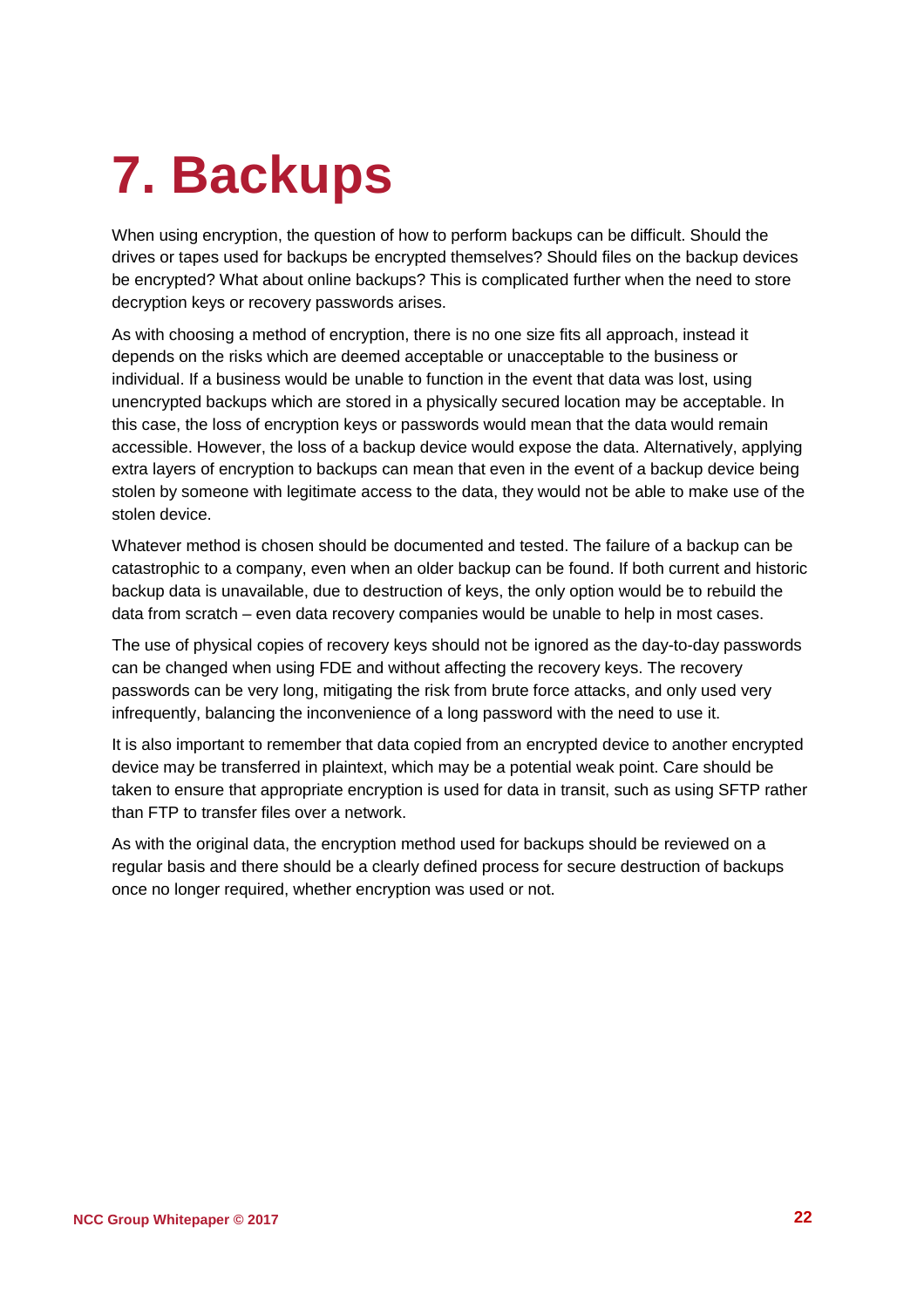## <span id="page-22-0"></span>**8. Conclusion**

The encryption of data at rest is a very complex subject and it can potentially carry very high risks if performed incorrectly. Overuse of encryption without sufficient key management can result in data which is inaccessible to the creator. At the same time poor key management, or a failure to use suitable encryption, can result in sensitive data being exposed to other parties and hefty fines from regulators.

The specific types of encryption to use for any given data can also be difficult to choose. This means that in some cases a mixture of different types of encryption can be the best choice, in order to protect against as wide a range of threats as is possible. However, for different threat models, the use of any encryption may increase risks.

Encryption at rest is not a panacea to data protection. As mentioned many times in this paper, the utility of data means that at some point it needs to be decrypted. As for online services, this often means a permanent state of decryption, as the data is seldom, if ever, actually at rest to be encrypted as such. This is important to note when considering new regulations such as GDPR. Misconceptions can (and do) arise whereby it is believed that encrypting everything brings in easy compliance. This paper has hopefully provided rationale as to why this is not the case and more importantly, what the barriers or challenges are in the realm of encryption at rest.